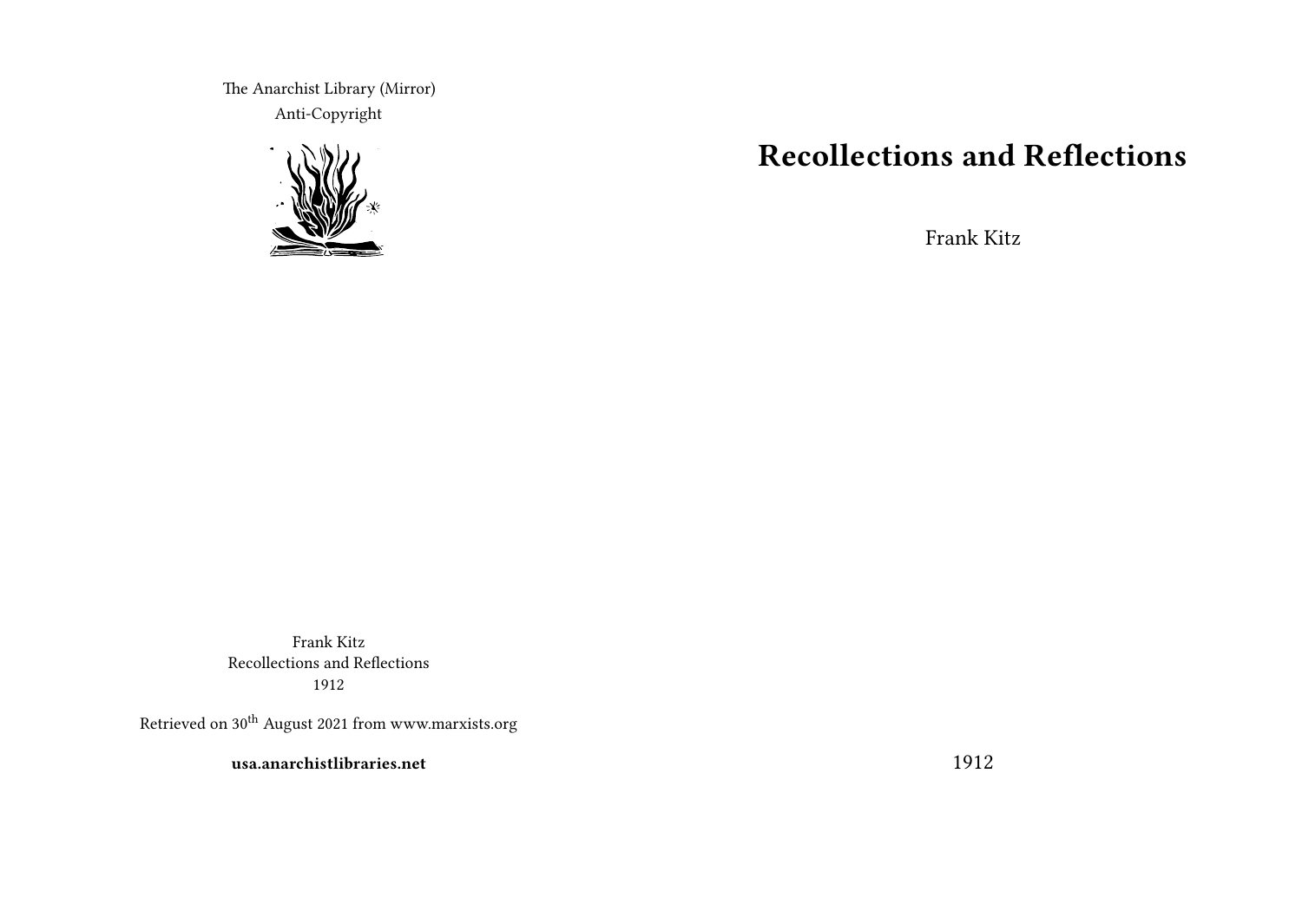changes be effected, and in these days force does not lie in numbers."

Others have discovered the truth of this last sentence, and may utilise its lesson; but it was written against the political aspirations of the State Socialists. Whether it be a Republic, a Monarchy, or an Autocracy, force is its final expression.

We have borne the brunt of the attacks of the propertied classes, and our list of martyrs in the cause of human freedom is not recruited by the armchair Socialists or the pedants who cling to an exploded political shibboleth. Doubtless they will come in as "experts" and want to direct the coming storm. In such a case we may remember their past "services," and reward them in such measure as they deserve.

The chief of the tactical differences between the Anarchist and the Socialist position is in regard to religion. As I have shown, the Socialists have temporised with Christianity because of the belated adhesion of a few clerics to a mild version of Christian Socialism. We know that a creed rehabilitated at the expense of the workers' movement would close the door of knowledge to the people, especially the children, in order to bolster up their superstitious creed.

Our comrades are imprisoned for anti-militarist propaganda, while the Jingo Socialists (!) pocket fees for writing articles in favour of patriotism and the increase of armaments for the columns of capitalist papers which are notoriously bitter and virulent enemies of the working class. And when these same gentlemen tell us that the Government of the future will be "a gigantic statistical information bureau," we are not especially enthused.

If force alone will effect a change, we will approach the coming conflict with the full determination to end political domination and the exploitation of man by man; and bearing in mind the lessons learnt from the mistakes of past revolts, the extinction of human slavery will be our battle-cry in "the last grand fight to face."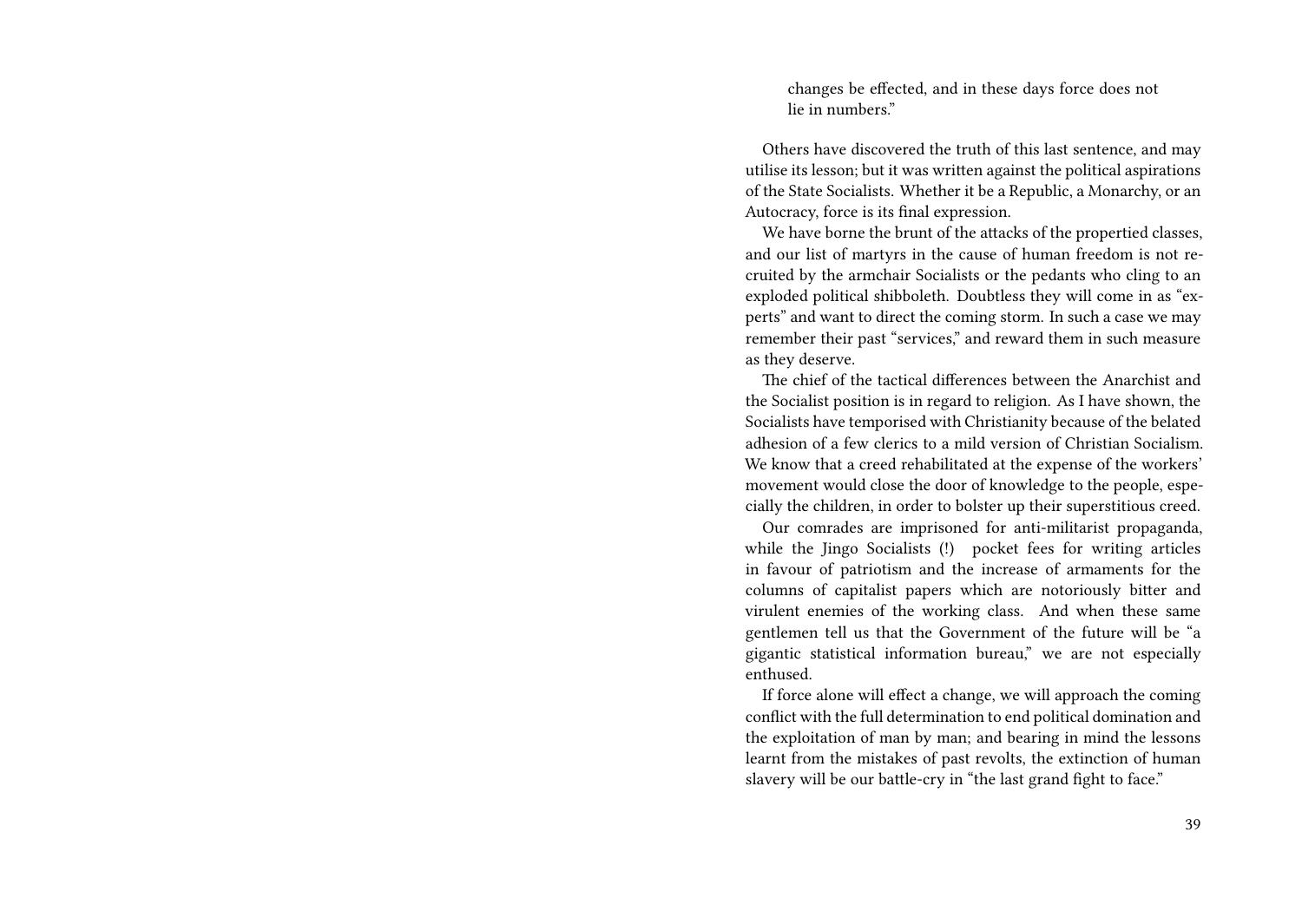become the rulers in the present State, and then use the governmental machinery to abolish exploitation and oppression. This is the only movement that antagonises Anarchy at every turn." We are then assured that there is nothing in the philosophy of Anarchy at variance with Capitalism, and hence the reason why we are petted by the capitalists. I have thought over this "petting," from Pere la Chaise, Waldheim, Montjuich, and the hecatombs of victims of Russian despotism, who only wanted to use their ballots, to the ballot-box stuffing and the bludgeoning and shooting of those under the American Eagle, who also sought to use their ballots to abolish exploitation.

The disillusionment of Anarchists and Direct Actionists as to the efficacy of Parliamentary methods has been mainly the work of Governments themselves. They have shown that they do not intend the political machine to be used in the manner so fondly dreamed of by the State Socialists. They will allow a minority to participate in the work of tinkering at legislation (vide Lloyd George), but the possibility of a Socialist majority would be met by provoking a conflict or gerrymandering the constituencies. Let the Standard speak. Alluding to the common ownership resolution passed at a Trades Union Congress some years ago, that organ of the classes then said  $\cdot$  -

"Assuming for a moment that the majority of the electors in the United Kingdom were bent upon such spoliation as the Congress proposes, assume that they seriously set themselves to put the will of the people into law, even then the battle would not have been won or lost. The strength of the propertied classes is not to be measured by the counting of noses, and the promoters of the Social Revolution would find themselves confronted by sterner arguments than platform rhetoric or Parliamentary divisions. Only by force can such

# 38

#### **Contents**

| <b>Chapter 1</b> | 5  |
|------------------|----|
| <b>Chapter 2</b> | 11 |
| <b>Chapter 3</b> | 19 |
| <b>Chapter 4</b> | 32 |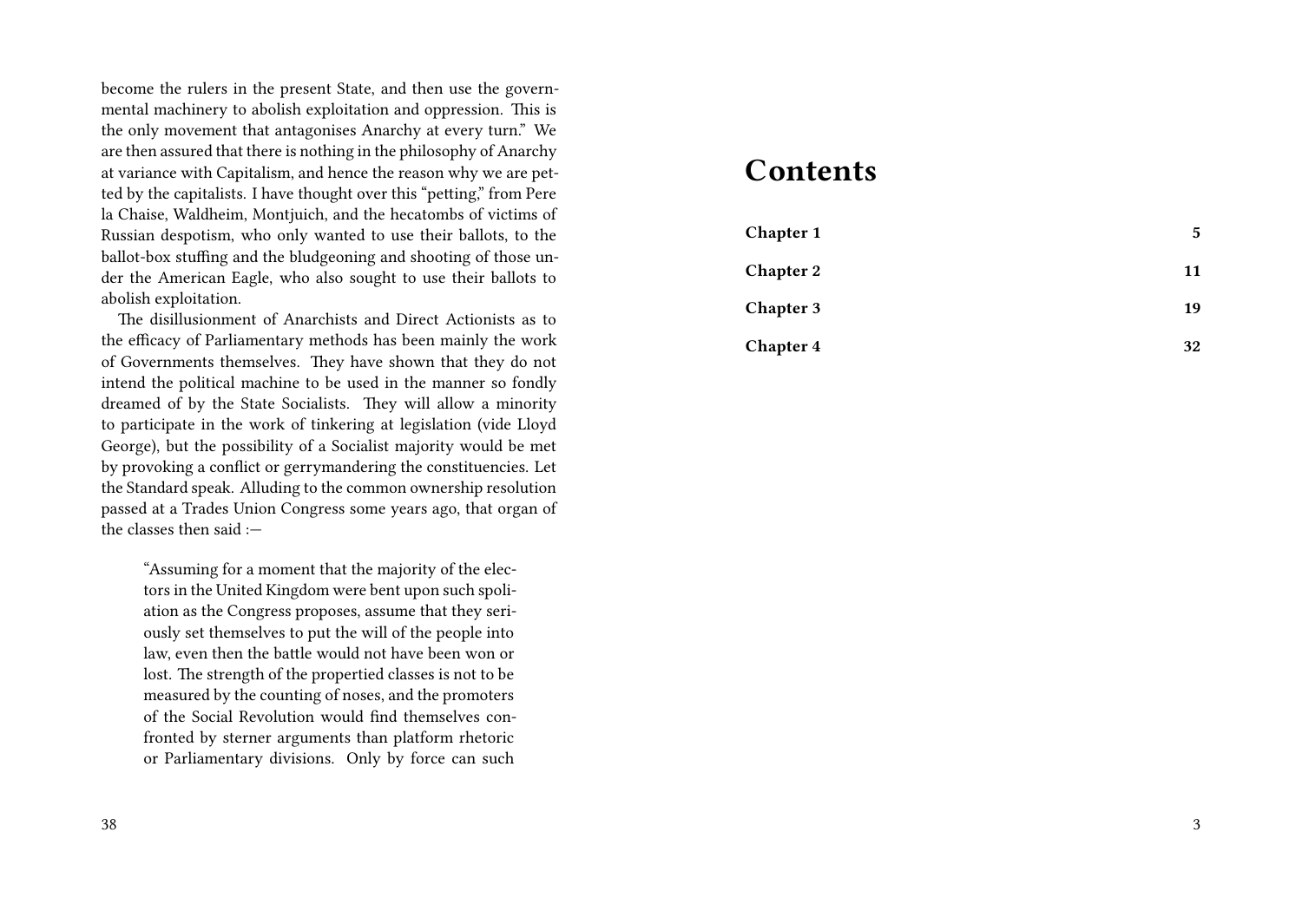archism; and in bringing these reminiscences to a close it may not be out of place, whilst dealing with the Anarchist position, to give some of the personal and general reasons which have caused the severance from Parliamentary Socialist agitation and repudiation of its methods and objects.

In the past, like many others, I would have preferred the line of least resistance as a path towards the goal of common ownership of the means of life, if Parliamentary methods had presented a feasible possibility of arriving at that consummation alone, viz., the administration things and not of persons. But as the spectacle of a wealthy prelacy preaching the doctrines of lowliness and poverty, no less than the lies, slander, and blackguardism of their hindmost supporters, the Christian Evidence Society, made me an antagonist of Christianity ; so likewise have the persecuting, despotic methods of the State Socialists within their nascent organisations shown me what would happen to minorities under their majority rule. They have displayed a bitter spirit of persecution, misrepresentation, and abuse towards those who, whilst in agreement with them as to the common ownership of the means of life, differ upon the question of tactics and method of agitation. Their nebulous attitude and even dalliance with Christianity, their display of Jingoism in reference to the questions of armaments and patriotism, and- their bolstering up of the State in its inquisitorial and Puritanical interference with the liberty of the individual, even if we had not the pronouncements of Webb and Shaw to guide us, would make us alive to the danger of State Socialism. In a pamphlet entitled "Socialism v. Anarchy," issued by A. M. Simons, of the International Socialist Review, in Chicago, after the death of President McKinley, being a report of an address delivered against the Anarchists, there occur several statements which, as they resemble the stock arguments used against us by Socialist opponents, may be summarised here. He denies that Socialists desire "a further extension of the powers of Government," and states further that "they are seeking to educate the people to use their ballots to the end that the workers may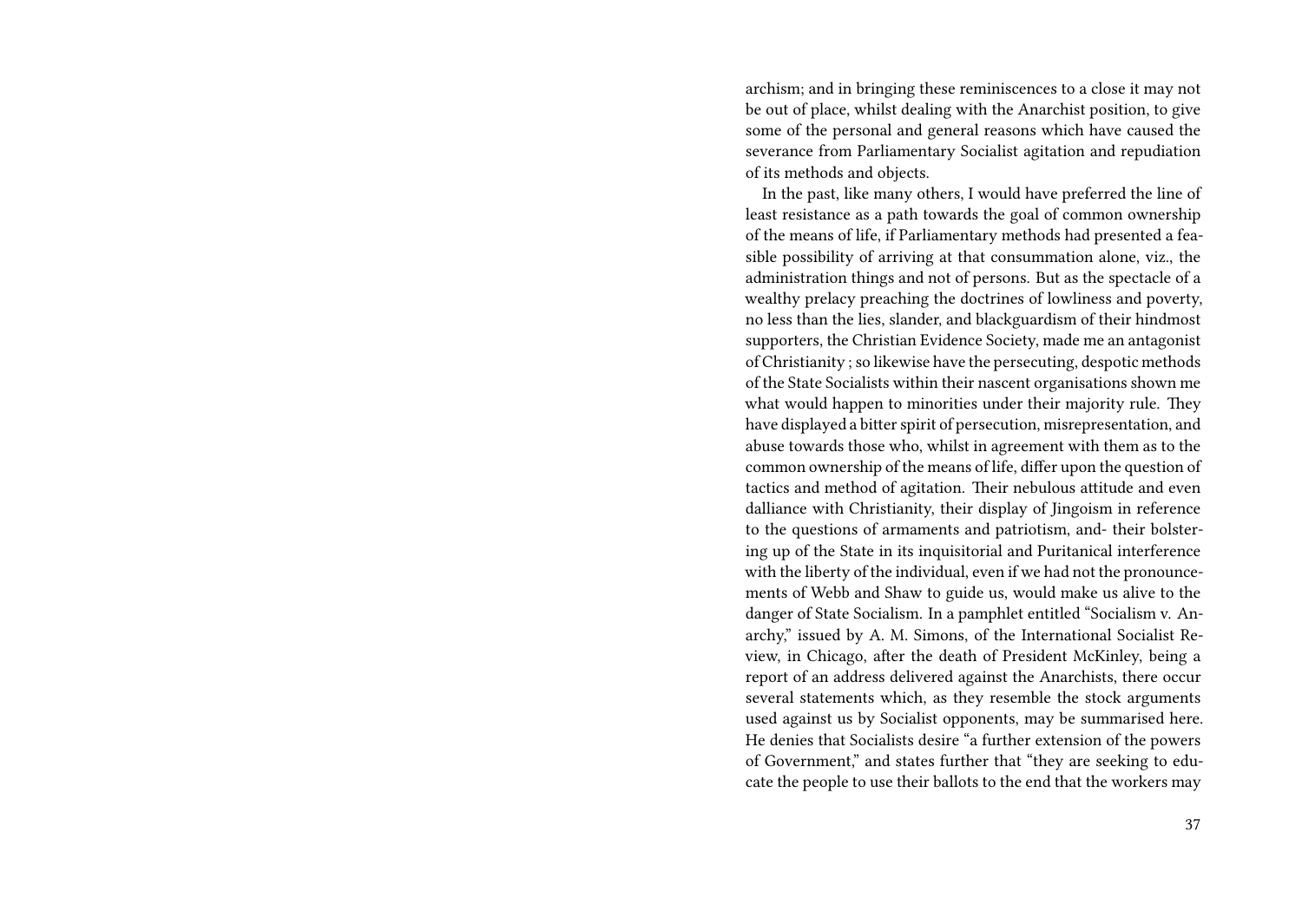ter of the Socialist movement of that time, said Englishmen would never imbibe the doctrines of foreign revolutionaries. The absence of repressive measures against English movements was due to their innocuous nature and the passivity of the Anglo-Saxon — in short, it is not necessary to muzzle sheep.

However, the capitalist Governments have forced the pace. From the prosecution of aliens and the restriction of the right of asylum, they proceed quite naturally to incarcerate Englishmen for expressing opinions hostile to the established order, and have introduced Russian methods in their police prosecutions. We are about to see the most brutal features of American labour disputes imitated here by the international exploiters — Pinkertons and hired auxiliary police It is to be hoped that the organised working men will be prepared to give a good account of these vermin. And so the logic of events is driving the English working class forward on the path towards social revolution.

Those whom the gods seek to destroy they first make mad. So runs the ancient proverb ; and as an old man at one time somewhat despondent of the success of the revolutionary cause, I thank our masters for their recent persecution as supplying the needed stimulus to the movement for the overthrow of the present system.

I have related in these reminiscences the growth of the Socialist revival from the nucleus of a handful of poor men, without literature and with scarcely any speakers or meeting-places, up to the present development of the Socialist and Anarchist movements in this country. I have been asked to mention the names of some of those who played a part in those early days. Some have joined the great majority. Where all co-operated for the cause, it would be invidious to mention one or two names. The purpose of writing these recollections will have been served if it shows to those who have entered the movement later, especially our younger comrades, what a few can do against almost insuperable odds. The reader will have followed the evolution of the movement I have described from Parliamentary Socialism to Anti-Parliamentary, and onward to An-

## **Chapter 1**

Knowing that I was engaged in Socialist propaganda prior to the foundation of the existing Socialist organisations in this country, some comrades think that my personal recollections of events subsequent to the decline of the British Federation of the International and of the revival of Socialist agitation will be of interest to readers of *Freedom*. I do not profess to be a facile writer, nor do I lay claim to literary ability; but I will give as coherent a narrative as my memory will enable me to do.

In autobiographical sketches it is expected that a writer should give some account of his early life, and whilst I am reluctant to put my own personality in the forefront of a narration of events in which I was a humble and obscure actor, I think that a relation of the causes which made me an antagonist of the capitalist system, and led me to engage during the best years of my life in persistent warfare against it, may not be out of place.

I have been asked frequently of late years how I became a Socialist and the reasons for my conversion. Some have hinted — not ill-naturedly, I hope — that I was born with a rebellious kink in my composition, which is, perhaps, near the truth. I was a fatherless lad living in a single room, for my mother had to go out to service. I supported myself as an errand boy, porter, and messenger in various situations: ill-shod, badly clothed, and seldom enjoying a square meal, except occasionally when my mother smuggled me into her employer's kitchen. This employer, I may mention, was a vitreous, scraggy old maid, related to a well-known firm of manufacturers. She occupied her spare time in writing to Tory magazines advocating military drill for the working class, especially on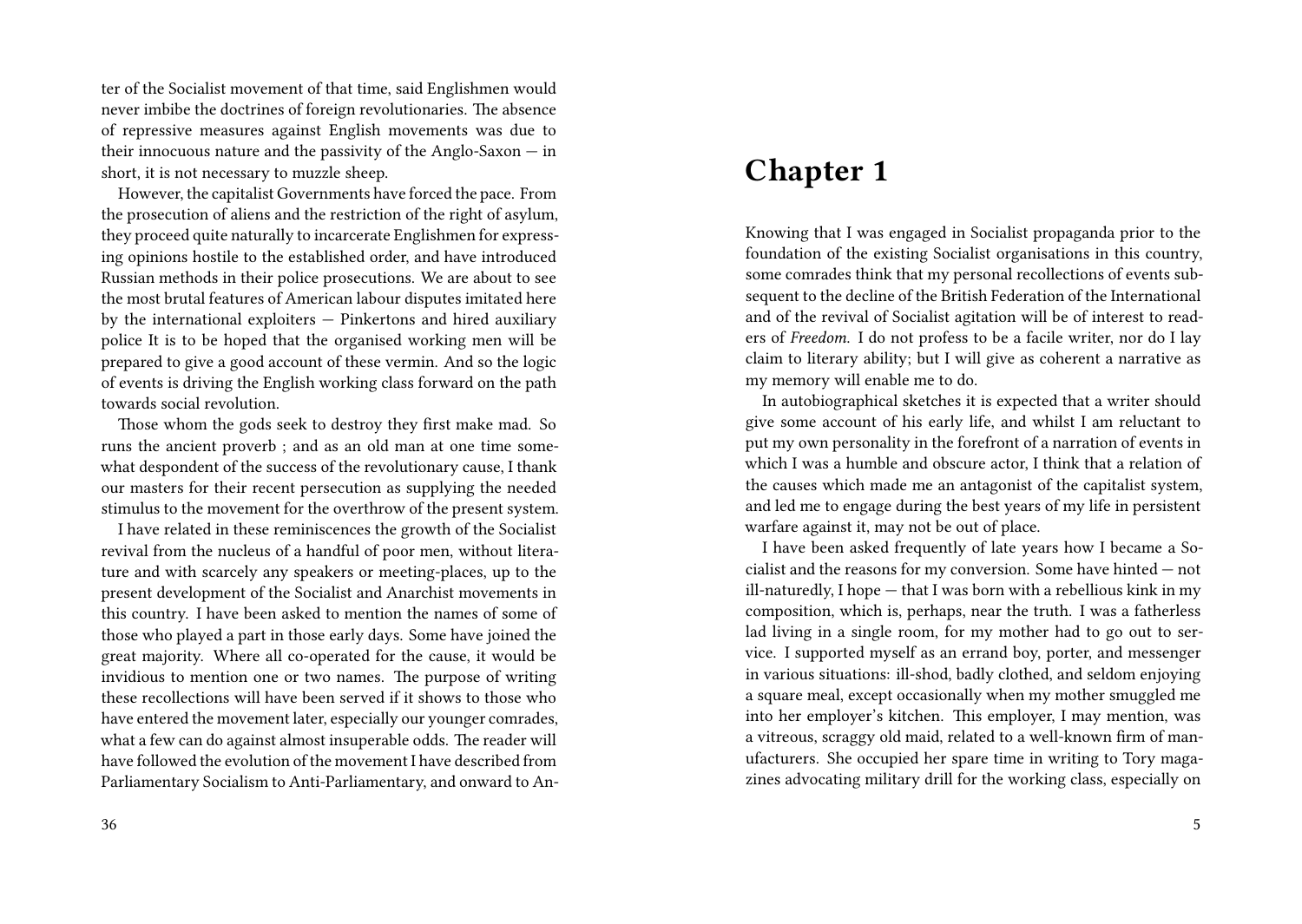public holidays. And now we see the working class voluntarily lending itself to this scheme to make the gallery fight the battles of the stalls.

I decorated the walls of my lonely room with pictures of the French Revolution, which I purchased out of my scanty earnings. Brought up in the neighbourhood of the West End, with the evidences of wealth and luxury confronting me — wealth unearned, comfort undeserved — and with my own undeserved hardships, I needed no lectures upon surplus value or dissertations upon economics to cause me to challenge the justice of a system which confers wealth upon the parasites of society and clouds the lives of thousands, as it had already darkened mine at the outset, with care and poverty.

At the time I am writing of it was still possible to catch glimpses, on clear days at some points in London, of the distant Surrey hills or the Northern heights, now obscured by an ever-extending canopy of smoke. I have an intense love of the country, and it was my habit to make excursions on foot nearly every Sunday, with a scanty wallet of food, into the then remaining rural spots around the Metropolis. Those "kneaded fields," as Ruskin described them, have long since become noisy, sooty wildernesses of bricks and mortar. In later years, when engaged in Socialistic propaganda, I have listened with mingled anger and amusement to opponents who alleged that we desired to destroy everything that is beautiful and upbraided us for our "grossly materialistic aims;" and I have thought of the vanished pleasaunces, the desecrated landscapes, the obliteration of every reminder of Nature, and also of the crowded slums which have replaced those scenes. Ruskin has poured out the vials of his wrath upon the spoilators, and Morris owed in great part his conversion to Socialism to his abhorrence of this aspect of the beast of Capital.

I was soon to undergo wider experiences which gave shape to my ill-defined hostility to the present system, and made of me an active propagandist against it. I had been articled to a garment dissolution of the League; but the temperamental differences have always been ignored. Many of the West End members would have found a more suitable environment and method of exposition of their ideals within the ranks of the I.L.P. or the Fabian Society; and, as I have indicated, it was only Morris's personality which caused them to give a lip-service to opinions from which many of them have since seceded. They seemed to be afflicted with the timidity of anaemic respectability. After a deal of friction between the diverse elements, a climax was reached, occasioned by an article in the *Commonweal* by my co-editor, D. J. Nicoll, on the question of tactics. The publication of a second instalment of it was made a test question by the Hammersmith branch, and as he refused to withdraw it, they severed their connection with the League. As indicative of the attitude of this branch, before leaving this portion of the subject I may mention that at a meeting held in the East End (a Commune celebration, I think) the Hammersmith choir refused to render the whole of the "Carmagnole,'" and deleted the verse containing the line, "Their gods to hell may fly," as repugnant to West End respectability and Hammersmith orthodoxy.

The advanced sections migrated to the East End, and became for a time the London Socialist League, the *Commonweal* appearing as an Anarchist journal. The Walsall police plot and the condemnation of Fred Charles and others to long terms of penal servitude brought forth an indignant article in the *Commonweal*, to which the police replied by seizing the paper and arresting the editor and writer of the article. It would need greater space than is at my disposal to give a complete narrative of all the circumstances which led up to a course of police persecution and prosecutions directed against the English Anarchists. When in 1881 I had charge of the defence of Most, I was assured by some of the Radical Club delegates to the Defence Committee (rebels of the Sunday-morning-club-visitor type) that no Government would dare to prosecute Englishmen for free expression ; and the English Press, whilst chortling over the almost exclusively foreign charac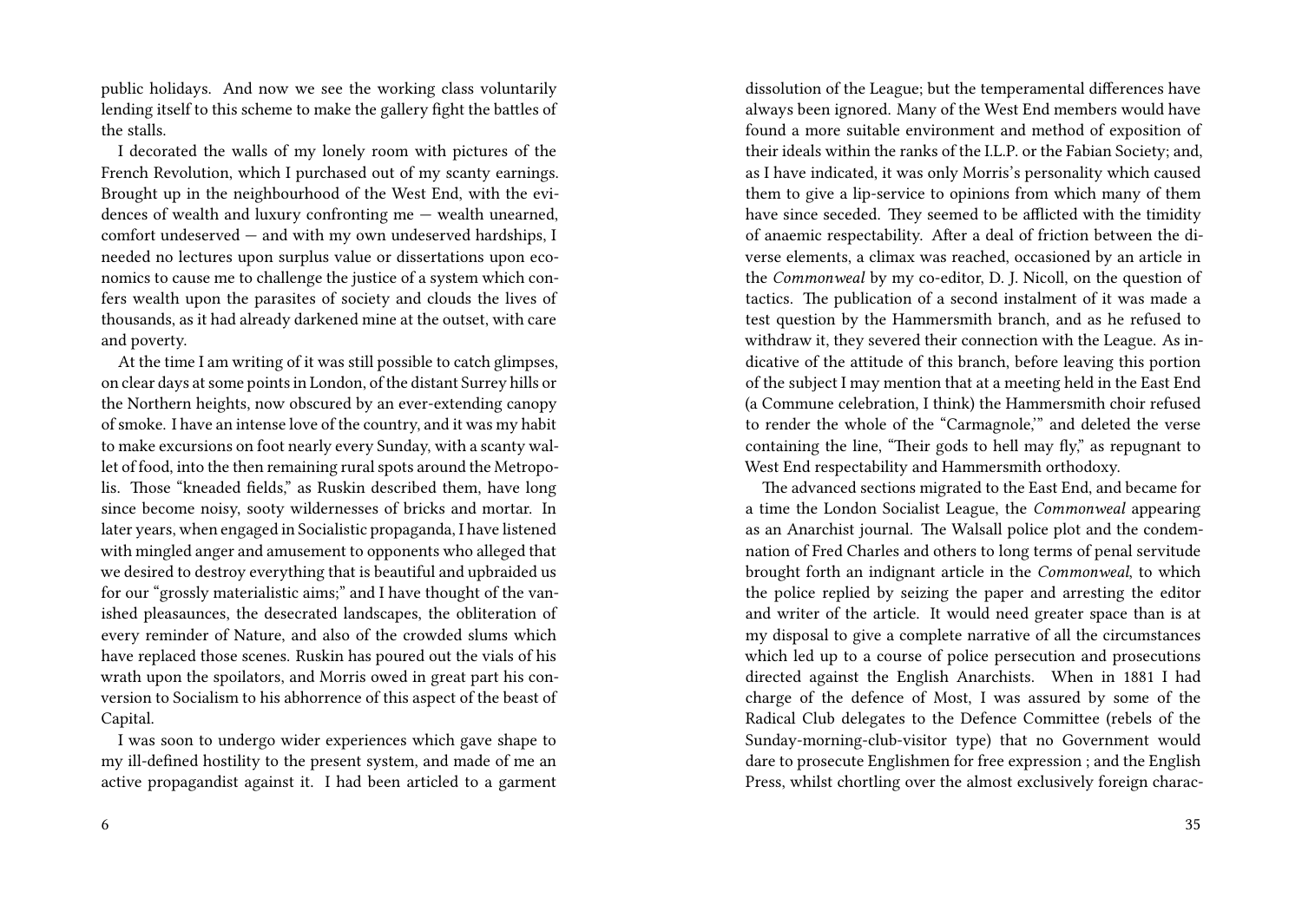were published. The widow of Albert Parsons came over at our invitation, and delivered a series of lectures which were fully attended. Through all the intervening years the memory of our Chicago comrades has been kept green by annual celebrations convened by the Socialist League and later by the Freedom Group. Sometimes the police have deprived us of the use of halls for these meetings, but that has not prevented the gatherings being held. As the years have rolled by we have witnessed the growth and spread of Anarchism, and the attempt to silence it on the scaffold has been frustrated.

The State Socialists lent no assistance to keep alive the memory and principles of the Chicago men. "Father" made it the occasion to put a pamphlet on the market, but his followers were advised to abstain from attending the commemoration meetings. A similar line of policy was pursued over the May Day celebrations. The International Congress held at Paris in 1889 had decided to hold mass meetings throughout the world on the First of May each year, to show the solidarity and international character of the workers' movement. The Trade Unionists decided upon a Sunday demonstration, and the only Socialist societies which held the first (1890) May Day meeting in England upon the First of May were the Socialist League, the foreign sections, and the Federation of All Trades and Industries, led by Jack Williams. The "only" Socialist organisation declined to come out. A successful meeting was the result of our combined efforts, and it created a very different effect to that held the following Sunday.

There existed, however, in the League itself opposing elements which eventually led to its disruption. The merely negative policy of Anti-Parliamentarianism could be endured by the West End branches, of which Hammersmith was the strongest, and in which Morris's personality was dominant; but the East End comrades, confronted by a fierce struggle for existence and in the midst of gigantic Labour conflicts, drifted towards a definitely Anarchist attitude. A quantity of ink bus been shed over the question of the split between the West and East End branches which caused the

dyer, but his conditions of service were such that I determined to seek fresh fields. I left him abruptly, and obtaining a shilling from a too-confiding recruiting sergeant, I enjoyed a steak washed down with stout at her Majesty's expense. The call of the road was upon me, so getting a little help from a few friends, I sallied forth on tramp. Starting out through Surrey, I traversed the South-East Coast, repeating near garrison towns the recruiting experiment, for as there were rumours of war, and England expected to be involved, the roads were being scoured to pick up likely recruits. All the recruiting-sergeants said I was a fine young fellow who would be better off in the service. I did not stay long enough in those parts to gather their subsequent opinions of the "fine young fellow." I had no intention of dying for a country which condemned me to tramping and starvation.

Among my experiences on this comparatively short tramp — for I doubled back from the Cinque Ports through Kent — I made acquaintance with "doss kens" and casual wards, and often had to shelter beneath a barn or a hedge. In passing through Rochester on my way back to London, I asked for employment of a local dyer who was standing before his counter measuring up the next day's work, a custom at that time. He gruffly told me, throwing down a 1/2d., that he had no room for tramps. That night I had to sleep in a casual ward at Strood. Upon my return to London, I learned that the dyer of Rochester was dead, and that his widow wanted a hand. I secured the job, and returned to Rochester to measure up work on the same spot where I had been so harshly treated.

My next tramp was undertaken in the depth of a hard winter, when the unemployed were thronging the streets of London. This time I journeyed towards the North, passing through the Midlands and North Wales into Liverpool, where I arrived lame and penniless, without boots. They had long since departed, and I had been forced to take to my clogs. In Liverpool I secured temporary employment, and forgetting my past troubles, the frozen roads and grim lodgings, with the bouyancy of youth I managed to pass a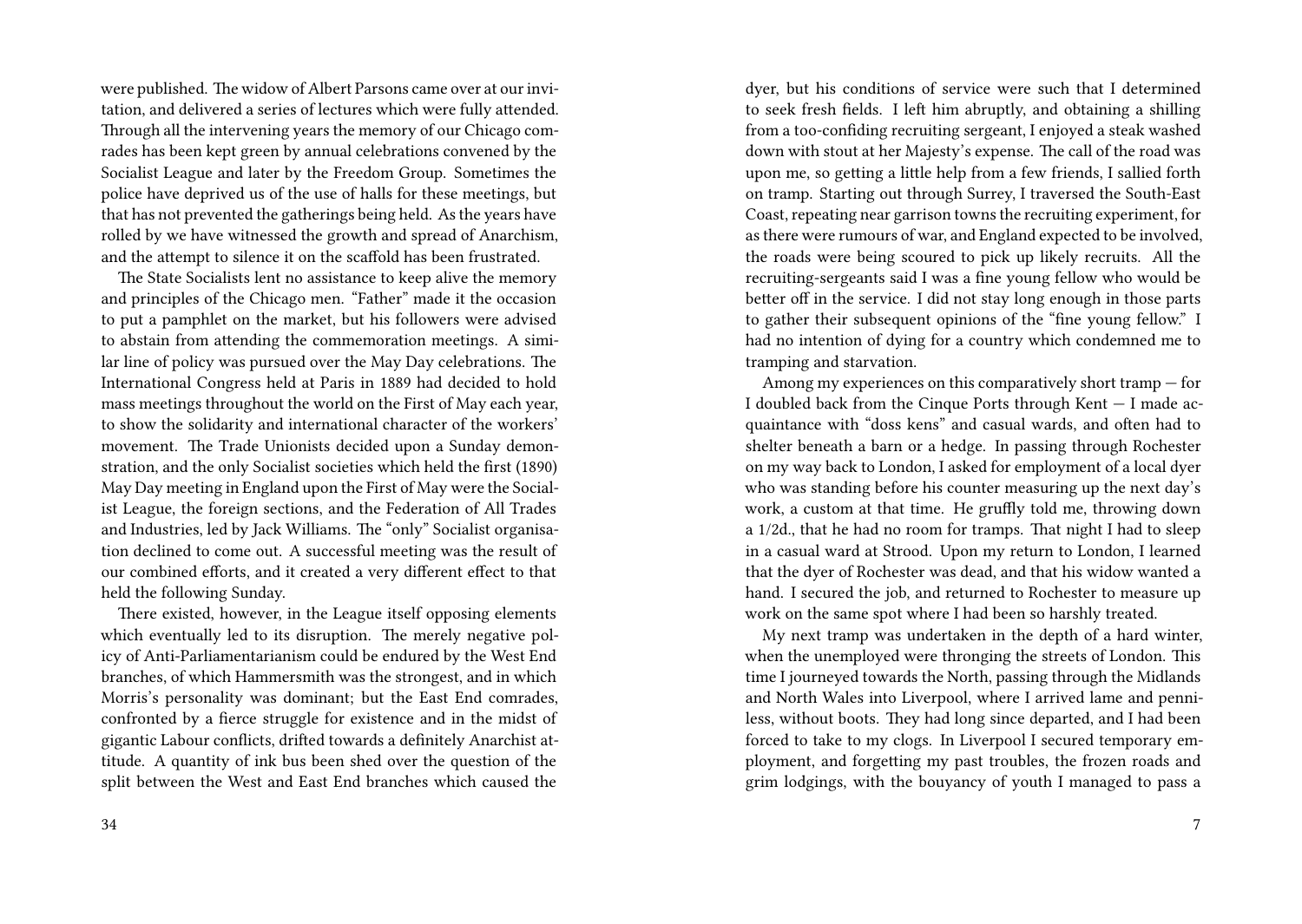pleasant time. Still, my wanderings were not ended, and I went still further north, in all covering over two hundred miles on foot on the upward journey alone. I found everywhere the same conditions — the factory with its iron discipline, the mazes of mean streets and insanitary slums for the workers, the enslavement of women and children. He champions of the family and those who predict its dissolution under Socialism might see what capitalism does in that direction if they witnessed the rows of mothers outside a factory at meal times suckling their babies brought to them for the purpose.

In the course of my travels I met with widely different treatment when forced to ask for assistance. I have been hospitably treated by parents for the sake of a son, a wanderer like myself, whose whereabouts they knew not. At other times I have been threatened having the dog set on me if I did not clear. As a propagandist of Socialism, I have returned to some of the towns in which I first arrived as a wanderer; and the memories of my own sufferings and the sufferings of my class have given emphasis and force to my attacks upon the citadel of property and privilege.

I need not dwell longer upon the subject of my tramping experiences. On my return to London I settled in Soho, and here I was induced by a friend to attend a political discussion held at a public-house ; and becoming a regular attendant at those meetings, I there became acquainted with G. Odger, John Rogers, G. Milner, W. Townshend, the brothers Murray, G. Harris, and G. Eccarius, all members of the lately defunct British Federation of the International.

This society was styled the Democratic and Trades Alliance Association. Most of the members were Soho tailors and shoemakers, always the most advanced amongst the workers. I became a member and a regular attendant at the meetings. There I made my first attempt to open a debate, reading a paper against political action, and was sat upon heavily and informed that I would never be a speaker and not to try again.

Events across the Atlantic were to give the League an opportunity to distinguish itself from the State Socialists. Men, women, and children had been shot and bludgeoned by Pinkerton's police and the militia in the ferocious and brutal attacks upon unarmed crowds in the eight-hour agitation in Chicago. At last, after many had been murdered, some one (who has never been discovered) threw a bomb at the police who, at the memorable meeting in the Haymarket on May 4, 1886, were advancing upon the people; and this time the police were slain. Although this act of reprisal stopped the murders by the police, it furnished a pretext for the arrest of eight of those most prominent in the Labour agitation. Of the subsequent infamous trial and martyrdom I cannot write here. My object is to show the attitude taken up in this country by the League and other advanced sections in relation to these tragic events.

The capitalists of America and other countries deluded themselves with the belief that the hanging of our devoted comrades — Parsons, Spies, Engel, and Fischer — had stamped out the embers of Anarchy. The reptile press on both sides of the Atlantic, guided by a common inspiration of hatred towards the workers, gloated over the tragedy of November, 1887 ; and, indulging in an orgy of abuse and calumny of our martyred comrades, vainly hoped that by the stifling of their voices they had secured undisturbed mastery of their own position. But the dying words of August Spies, "There will come a time when our silence will be more powerful than the voices you strangle to-day," were a call to action to the comrades on this side. The Socialist League, with comrades of the Labour Emancipation League and the Freedom Group, determined to do their utmost to defeat the object of the infamous trial and judicial murders in Chicago, by publishing the lives and speeches of the condemned men, with a record of the events which led up to the culminating tragedy. At this distance of time I cannot compute the thousands of copies which were issued in several editions of the "Chicago Martyrs." The sale was phenomenal, and cheaper editions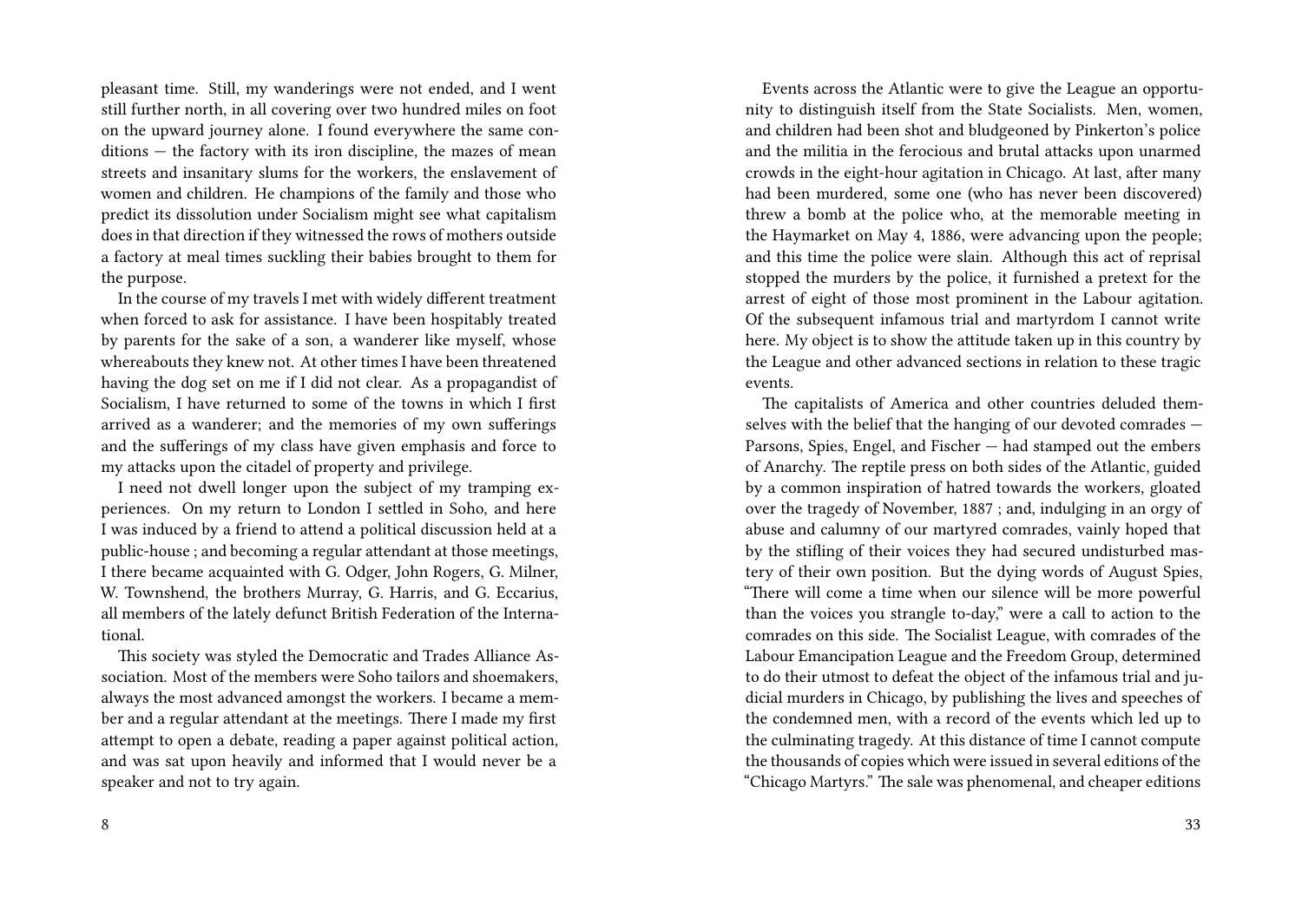## **Chapter 4**

Many provincial branches severed their connection with the S.D.F. and joined the newly formed League, of which new branches were formed in fresh centres. It was in the course of furthering the provincial propaganda that I revisited many towns where, as I have previously related, I had formerly arrived as a tramp. The propaganda was carried into Wales, Mainwaring and myself holding meetings at Aberdare, Merthyr Tydvil, and upon the historic Rocking Stone at Pontypridd, Mainwaring using the Welsh language in his addresses. We might fairly claim to have been the pioneers in Wales of modern Socialism, which has now taken root in the Principality. Certainly, the real Prince of Wales, the arquis of Bute, will not fail to furnish the Welsh with object-lessons in landlord rapacity and greed. Acting upon his right of possession, he has quarried and sold half the mountain upon the summit of which the ancient Rocking Stone stands. Popular clamour at the desecration of an ancient landmark has been of little use to arrest the work of destruction. And why not? Can't a Marquis do what he likes with his own mountain?

In summarising the work of the League, its leaflets were the most effective method of propaganda. Amongst those issued were "Ireland a Nation" showing the futility of Nationalist proposals to free Ireland; "The Causes of Prostitution"; T. Barclay's (Leicester) inimitable parody upon the old nursery rhyme, "The House that Jack Built" (when will this be republished?) ; and many others, including one by myself, an "Address to Working Women and Girls," which the S.D.F. have done me the honour to republish — without acknowledgment.

Though this was my first entrance into membership of any democratic society, I had in boyhood attended nearly every meeting or demonstration held by the advanced movement in London. In the riot at Hyde Park at the time of the Reform League my white printer's jacket made me conspicuous in the skirmishes with the police, and only my nimbleness saved me from arrest. The police behaved then with their usual brutality, and when a deputation from the Reform League afterwards waited upon the Home secretary Walpole to protest against the outrages they committed, Walpole shed tears at the recital of their doings; as the Press had it "he wept upon the bosom of the League." The League turned the incident into profit, for at the great triumphal meeting at the Agricultural Hall they reaped a harvest by selling Walpole's tears in penny bottles.

This is a digression, however. I was now to be a co-worker with men to whom in the past I had been an unknown auditor.

They have all joined the great majority, many passing away in abject poverty, neglected and forgotten by the class for whom they sacrificed the best years of their lives. I recall them as I write, the steadfast old guard who in the midst of the reaction following the collapse of Chartism and the decline of the Owenite agitation were the last remnant of the British Federation of the International. Deserted by the Trade Unionists at the outbreak of the Commune, they still upheld the principles of the Social Revolution. The English Trade Union leaders of this period, with the exception of George Odger and a few others, were the rump of the Manchester School of Liberals. They battened upon bogus political associations and electioneering dodges of every description. Here is a sample of their tactics. A certain Alderman who sat for a London constituency had always employed the Mottershead party as his election committee; but, tiring of the bleeding process, he determined to dispense with their services in one election. Consternation reigned in the camp of the boodlers; visions of dry throats and empty pockets rose before them. But they had heard that an itin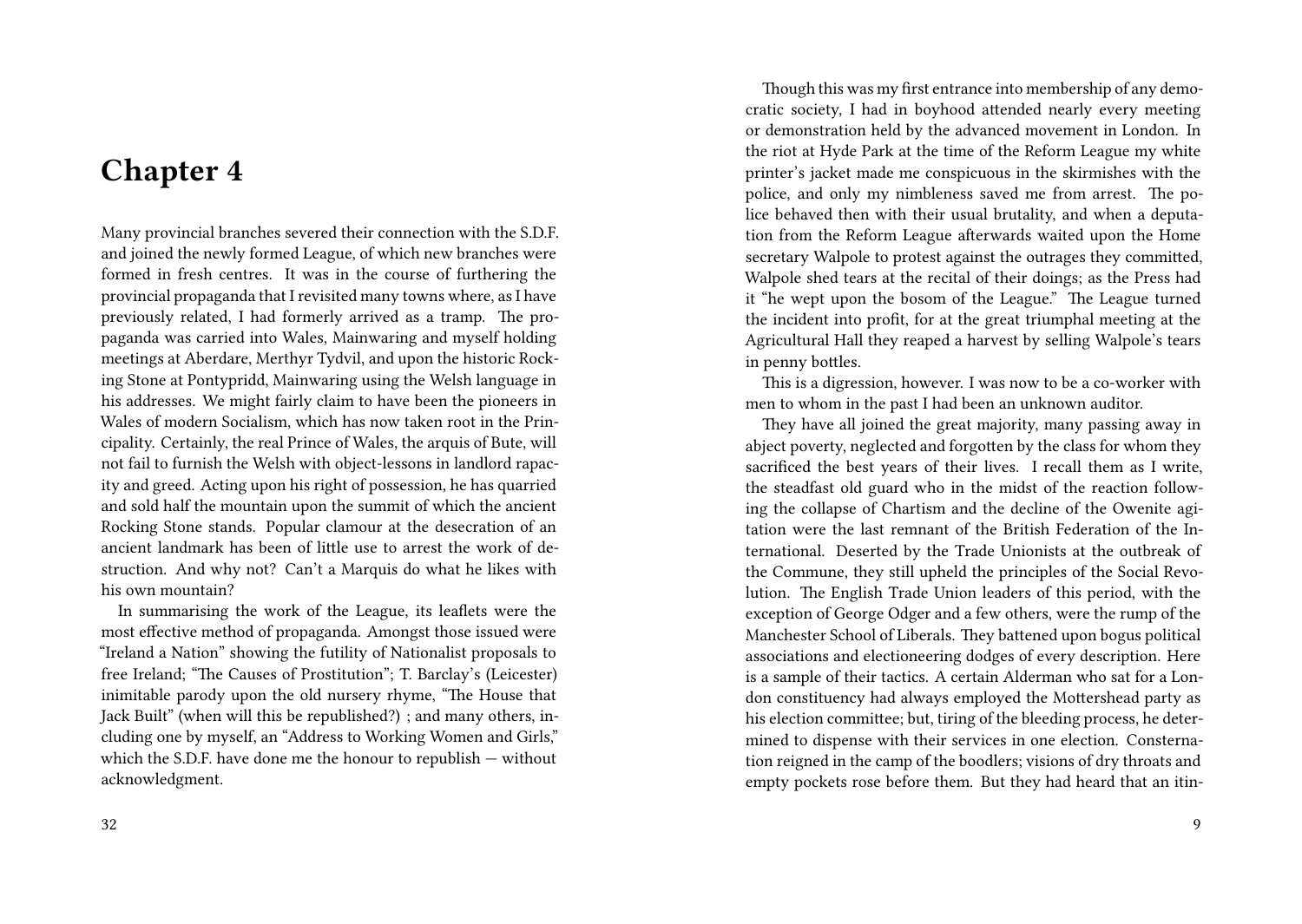erant herbalist had Parliamentary ambitions and also a little cash. They waited upon him as a deputation of the electors, and urged him to put himself up as a candidate. He rose to the bait, parted with several pounds, and the next day the division was placarded with his name posted over that of the Alderman, who capitulated and put them upon his committee ; and the herbalist was a sadder and poorer man. The difference between the old Trade Unionist and the new variety is that to their credit it must be said they did not use Socialistic phrases to cover their nefarious designs or to gain power.

In this survey of the time, one notes that whilst a strong Republican and Freethought agitation was being carried on all over the country, there were only the few elderly men of the British Federation to represent and uphold Socialism. As a young recruit, I stood alone. Of literature there was little worth mentioning, except that issued in the Republican and Freethought propaganda. In passing, I must pay a tribute and own my indebtedness to them for their sledge-hammer attacks upon the landocracy and theologians. The facts and knowledge they spread broadcast had an educational effect which has been of advantage to other and more advanced movements. We owe nothing to Christianity, the historic foe of all progress. Personally, I have met only with virulent opposition from Christian advocates when battling for Socialism. The intrusion of Christianity into the Socialist movement to-day is designed to vitiate it and thwart its aims.

hero-worship; but it evidenced the feeling of the East-Enders towards him.

Writing of this reception of Morris by the people of the East End reminds me of the ovation accorded G. R. Sims some years before, when he had touched the hearts of the people by his writings, notably his "Christmas Day in the Workhouse." That gentleman is now only known to fame as the patentee of a hair restorer, which is but right seeing that his later literary effusions are calculated to cause baldness. Sims had shaken hands with the late King, and space will not permit of giving a list of those who, from Chamberlain (erstwhile Republican) down to the editor of Justice, have gone astray after undergoing that fateful handshake.

Dealing with the motives which led Morris to attack the system which has surrounded us with ugliness and squalor reminds me that the Anti-Socialists have issued a leaflet warning us of the danger to art and culture should Socialism prevail. This combination of the most sinister anti-human interests — land thieves, slum owners, stock jobbers, proprietors of the reptile press, all of the kind which the late Bronterre O'Brien depicted in his "Vision of Hell" — standing as the defender of art, is a sight to make angels weep. Their hireling-speakers are continually attempting to besmirch the memory of Morris, but that is beyond the power of those who, as Ruskin has said, "pawn the dirty linen of their souls in order that they may dine."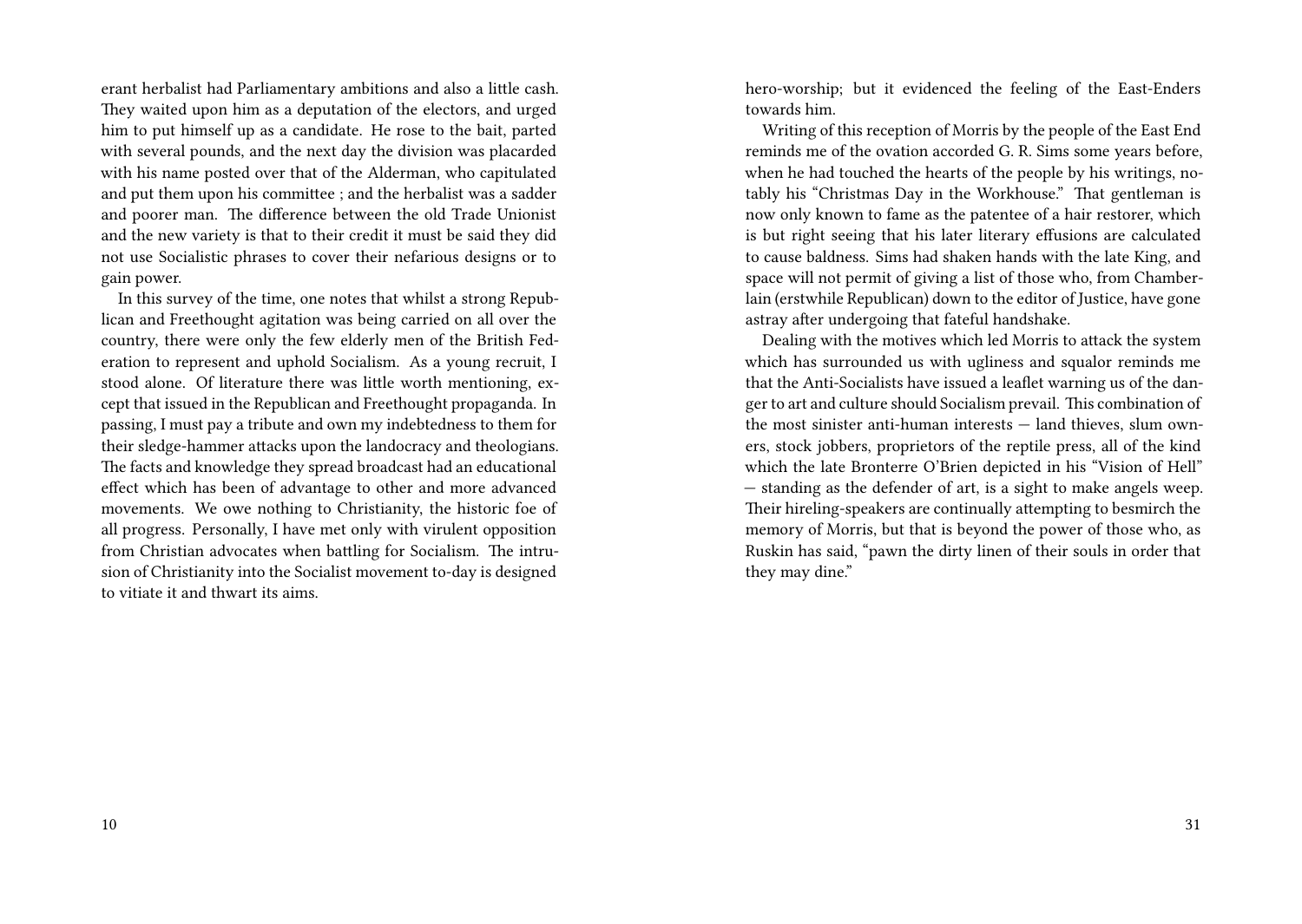in "News from Nowhere," which was written in opposition to Bellamy's "American store Socialism," we have a glimpse of the coming fight between the "haves" and the "have-nots." When the Armageddon of Labour is fought, his idealism will mayhap be the guiding thought which will give it inspiration; and the soil of England, of which we have been despoiled by violence and legal chicanery, be yet the home of a really free and happy people. To bring this about, the strike will give place to the taking back of our common heritage, the land, and the means of life produced from it. In that time which we hope and strive for, his solemn words of warning and hope in "All for the Cause" will be realised :—

"Some shall pause awhile and ponder on the bitter days of old,

- Ere the toil of strife and battle overthrew the curse of gold ;
- Then twixt lips of loved and lover solemn thoughts of us shall rise ;
- We who once were fools and dreamers, then shall be the brave and wise.
- There amidst the world new-builded shall our earthly deeds abide,
- Though our names be all forgotten, and the tale of how we died"

In the police-court proceedings which followed upon the attempt of the authorities to suppress free speech at Dod Street, Limehouse, a charge was trumped up against him of assaulting a constable in court. The Nupkins on the bench, Sanders, had never heard of William Morris, and was unmercifully chaffed throughout the Press for his ignorance. A cartoon appeared representing Sanders tearfully blacking Morris's boots. When the latter left the court he received a great ovation from a tremendous crowd outside, which somewhat perturbed him, for he disliked

### **Chapter 2**

But to return. Having shed some of the mere Trade Unionist members, we evolved as the Manhood Suffrage League. Nominally a political society, its members were the chief actors in bringing about the revival of Socialism and laying the foundations of the present movement. Our activities at the time were small, for it was a time of political apathy. As a delegate of this society, with the late C. Murray, at a conference on the land question, I defeated a proposal by C. Bradlaugh for small proprietorship. We also took part in the magnificent reception given to Michael Davitt upon his release from prison. I imbibed my knowledge of past movements from my elderly colleagues who had been associated with Robert Owen, H. Hunt, J. Harvey, Ernest Jones, Bronterre O'Brien, Feargus O'Connor, W. Lovett, whom I met once before his death, and a host of others. Dr. Travis, who was a friend of Owen, became a member of our society, and Dr. Gammage, the historian of Chartism, was an associate.

A sketch of some of the members will bring me to other matters in connection with my narrative. First in my memory is W. Townshend, a tall, gaunt, kindly old shoemaker, the possessor of a vast accumulation of books and knowledge pertaining to the cause. He would read us voluminous essays upon the helots of Greece and the plebeians of Rome, which caused a stampede of our younger and more flippant visitors. Poor Townshend! he died in poverty, and his beloved books which he struggled so hard to acquire fell into the hands of strangers. Then there were the brothers C. and J. Murray, who had been in every movement from the Chartist onwards ; J. B. Leno, the Buckinghamshire poet, who struck at the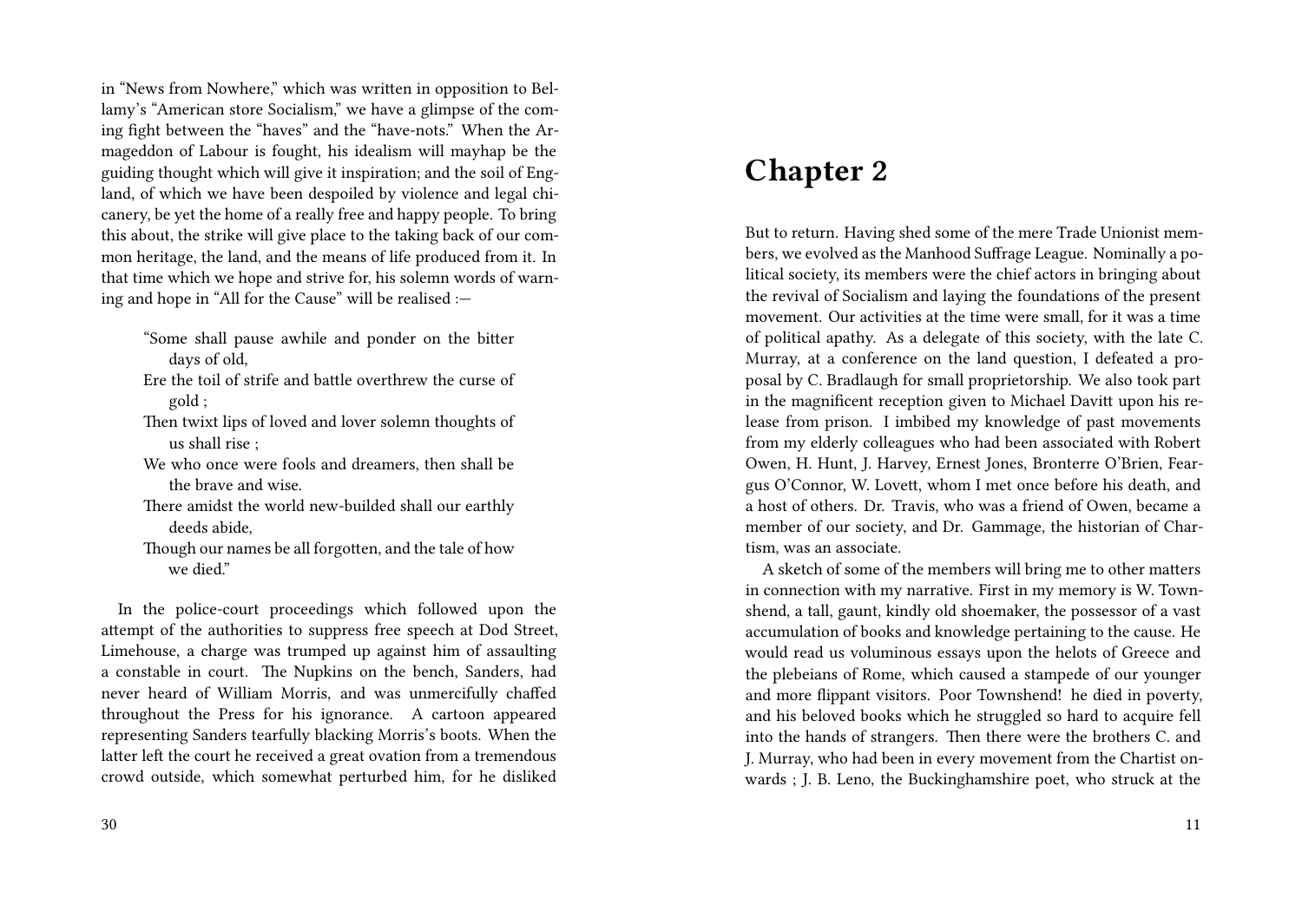landlord system in rhyme and verse; J. Rogers, friend of Karl Marx; and Maltman Barry, also on the most intimate terms with Marx. Barry had won a certain notoriety by his tourneys with the political economists of the Manchester school, especially Leone Levi. I and others mistrusted him, but he appeared to break a lance for Democracy, and his intimacy with Marx made him unassailable. Whether he used Marx or Marx used him is a point that remains unsolved. Barry was the enemy of the old school of Trade Unionists and Liberals, and posed as a Revolutionist. My hostility to Barry frequently brought me into collision with my old friend J. Rogers, who worshipped him. After years of deception, towards the close of his career he threw off the mask and stood revealed as a Tory agent. There is another Tory who, having manipulated the Socialist movement, has not yet unmasked ; and it is, therefore, not a matter for surprise that Justice should publish a friendly obituary of the late Maltman Barry.

I have alluded to the defection of the English Trade Unionists from the International. After the Commune, the remnant of the British Federation called a meeting in Hyde Park to show sympathy with the Parisian workers. There was a great gathering in response, which the Press did its utmost to belittle by describing it as exclusively composed of foreign refugees. A second meeting called at St. George's Hall was prohibited by the police, who guarded the doors with mounted men. The capitalistic Press indulged in a furious campaign of calumny against the Commune and all who sympathised with it. With the public hostile or indifferent, and the secession of the Trade Unionists, it fell to the lot of the foreign branches in London, by holding annual celebrations, to keep alive the memory of the Commune.

Conspicuous amongst the foreign revolutionary forces in London at that time was the German Working Men's Communist Society. Founded, if I remember rightly, after the abortive upheaval in Berlin in 1848, it became a rallying-point and home of refuge for all who were proscribed for the cause. Marx, Engels, Weber, Lessner, artist and poet, and deny his Socialism. Speaking of the workers' claim for a higher life, he said :—

"I have looked at this claim by the light of history and my own conscience, and it seems to me so looked at to be a most just claim, and that resistance to it means nothing short of a denial of the hope of civilisation. This, then, is the claim : It is right and necessary that all men should have work to do which shall be worth doing, and be of itself pleasant to do; and which should be done under such conditions as would make it neither over-wearisome nor over anxious. Turn that claim about as I may, think of it as long as I can, I cannot find that it is an exorbitant claim; yet again I say that if society would or could admit it, the face of the world would be changed ; discontent and strife and dishonesty would be ended. To feel that we were doing work useful to others and pleasant to ourselves, and that such work and its due reward could not fail us! What serious harm could happen to us then? And the price to be paid for so making the world happy is Revolution."

In the midst of so much that was of the earth earthy, when even Socialism was presented by many as an urban doctrine still redolent of bricks and mortar and the factory, his ideal of a natural life was like the sweet aftermath of new-mown hay, which is carried by night winds from distant fields into the city streets.

In "Nupkins Awakened" he scathingly satirised the methods of class-made judges. In "John Ball" we are carried back to pictures of ancient rural England, with a love tale subtly interwoven into the story, of the Kentish priest and the rising of the peasants. The poet is, after all, the fashioner of men thoughts, and sometimes the prophet of vast changes in this everyday, prosaic world ; and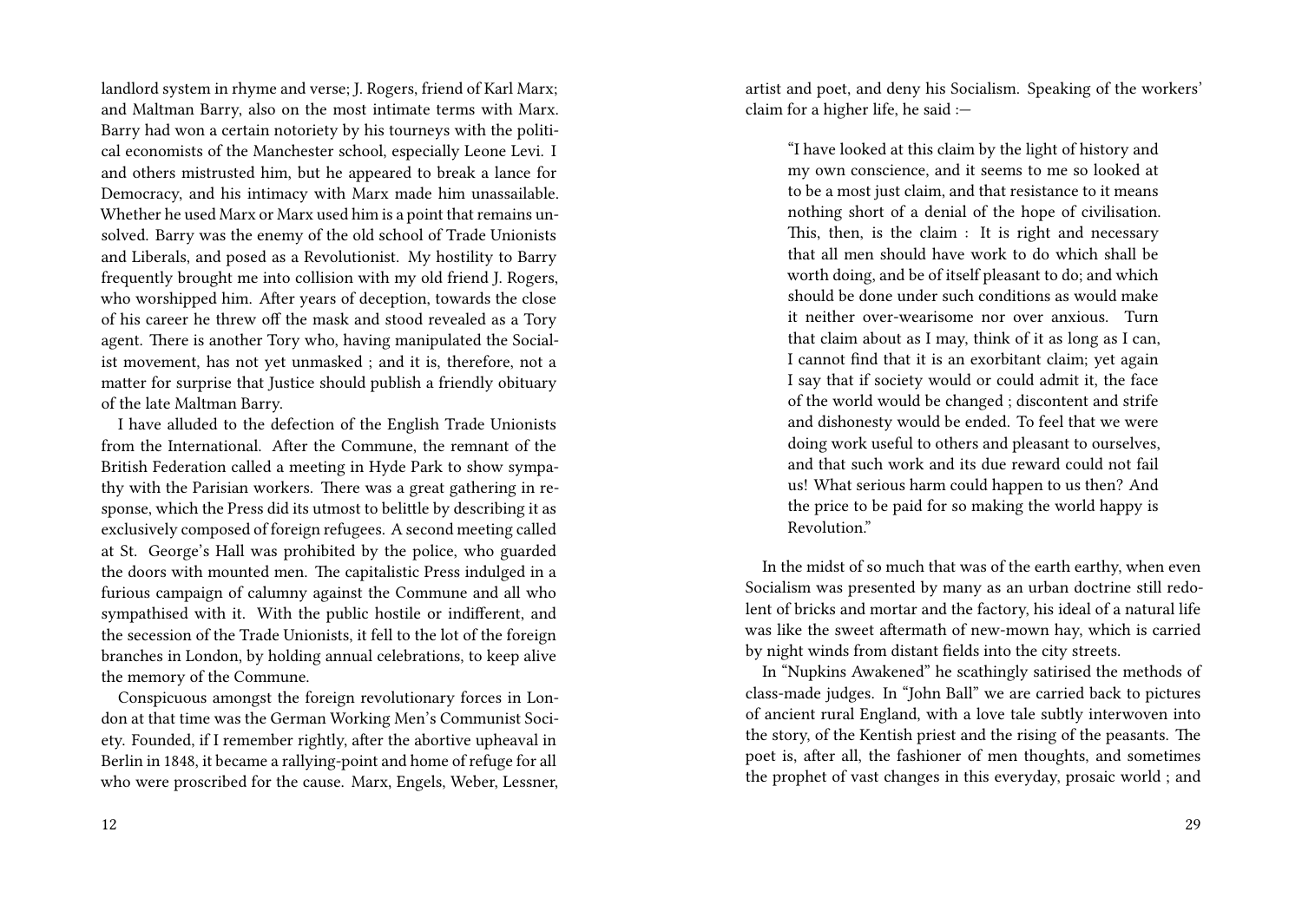had a violent quarrel with "G.B.S." and patched it up, reprinted the obituary in the *Clarion*, no doubt "to oblige Benson." I think also that in wading through the works of another superior person, H. G. Wells, and his brand-new version of suburban Socialism and wonderful Gulliver-like stories, I came across some sentences deriding the street-corner Socialist orator. Morris did not object to take his share in that kind of propaganda. At one time the police were attempting to suppress our outdoor meetings at Bell Street, Edgware Road; and several comrades, amongst them the late Sam ainwaring, were arrested and heavily fined, upon the usual pretext of obstruction. Unlike the arm chair philosophers of the Wells stamp, who sell their treatises and fearsome literary concoctions, Morris went to the danger-point; but, much to his chagrin, the police would not molest him, but victimised the poorer comrades.

So convinced was he of the utility of open-air propaganda that he stood by my side on many a windy, inclement night at the corner of some wretched East End slum whilst I endeavoured to gain him an audience by addressing a few listless stragglers as "the working class of England." He had no feeling of contempt for those who do the rough work of the movement. He was well aware that the persistent efforts of the governing class to suppress free speech is a testimony to the efficacy of this form of propaganda, and he was willing to share the risks which working men ran when making themselves conspicuous by outdoor advocacy of revolutionary principles.

Although his audiences were at first somewhat mystified by his method of delivering his message, for he was no great orator, they gradually grasped his meaning : and as he preached to those toilworn crowds in those gloomy East End byways of the possibility of realising the dream of a beautiful England free from the curse of commercialism, he would warm to his subject, and his audience would enter into the spirit of his address. The following extract from one of his addresses will furnish an idea of his style and give an answer to those who, as I previously remarked, seek to claim the Herman Jung, were among those who associated with and became members of this society. In conjunction with the French, Slavonic, and Scandinavian elements of London, they organised commemoration meetings. The Press chortled over the almost exclusively foreign character of the audiences, and said that the British working man would never imbibe the doctrines of foreign revolutionaries. I recall a meeting whereat L. Weber, having spoken in German, had, in the absence of any English speakers, to address the gathering in English. He asked bitterly, where were the Englishmen who had belonged to the International and the alleged upholders of freedom.

I pass over those years of triumphant reaction and apathy, and come to the breaking of the dawn of a revival which is yearly growing in strength and momentum. We in the small political society I have previously mentioned had our conflicts with the purely Trade Unionist members, who, when our foreign comrades solicited our help, opposed co-operation. The bills announcing the celebration (and brave bills they were, with the Red Flag printed upon them) were removed from the club-room notice board. The brothers Murray, who represented our speaking power at the time, went unofficially to help them. Eventually we shed this fossilised element, shifted our quarters, and blossomed out as the Manhood Suffrage League. The advanced reader may be somewhat surprised at the mild political titles we assumed. We were pushing forward the doctrines of Socialism under a political disguise, whilst there are a number in the Socialist movement to-day who are mere politicians disguised as Socialists.

Freed from obstruction and opposition, we cordially co-operated with our foreign comrades in holding an international meeting at the Cleveland Hall to celebrate the Commune. It was a most enthusiastic demonstration, and marked the beginning of the revival. A large number of English working men attended. Our comrades Louise Michel and Kropotkin spoke (I think that was their first appearance upon a public platform in this country). I made my first speech in a public hall on that evening. At an informal meeting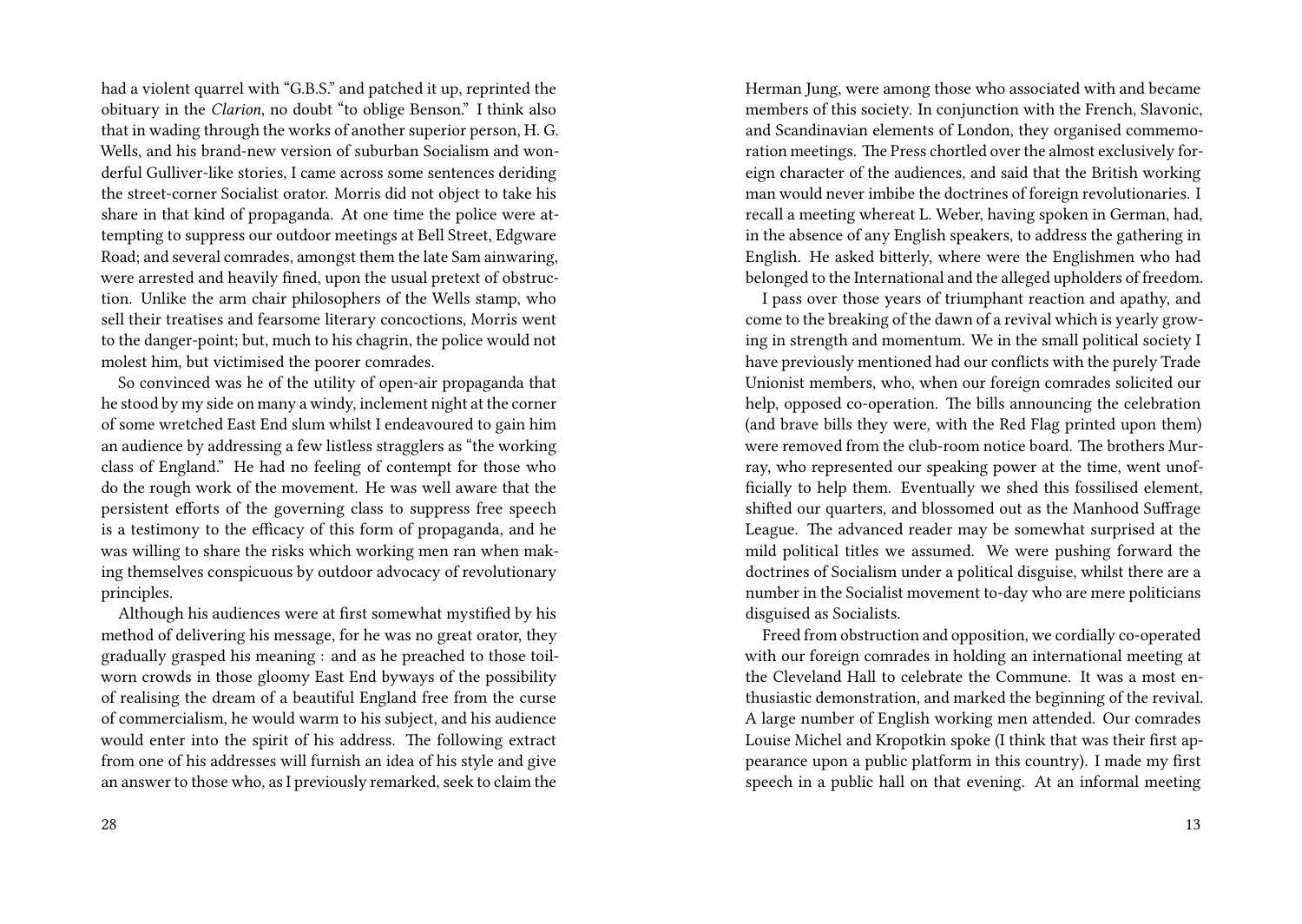of comrades afterwards I was urged by my comrade Johann Neve (since done to death in a German prison) to form an English section of the Socialist party. I succeeded in getting together a number of comrades, including those of the British Federation whom I have previously referred to, and thus was started an English Revolutionary Society, which, working with the foreign element, was to take its part in the International Socialist movement. In referring to this period I may be allowed to mention that H. M. Hyndman, who is styled by his admirers "the father of Social Democracy," has recently published his reminiscences. I have not perused the book, but a reviewer of it states that it is a record of thirty years of work on behalf of Socialism. The reviewer in question must be in error, for about the time I am writing of "the Father of Social Democracy" was wooing the suffrages of a London constituency (Marylebone) as a Tory. Some have unkindly suggested that his conversion was too sudden to be thorough, and that his lapses into Jingoism and his Chauvinistic ideas of a purely English Socialism are but signs of the old Adam peeping forth again.

New Toryism or Tory Democracy was being put forward to distract the attention of the workers from the land question, which was being vigorously discussed in working-class clubs and conventions. The landlords were quite willing to divert the attacks from themselves to the capitalists, and when the English section got to work amongst the working class we had to combat their agents, who advocated thrift, emigration, and Malthusianism as alternatives to Socialism. We routed them in many a stormy meeting, and the emigrationists had frequently to emigrate in undignified haste from the meetings they had convened. Another society was now formed in the East End, named the Labour Emancipation League; and, co-operating with them, we held a great antiemigration demonstration upon Mile End Waste. One of the banners depicted an angry armed crowd chasing the landlords and capitalists into the sea, as the only kind of emigration necessary. Some have thought that this alleged conspiracy of the landocracy "How long shall they reproach us where crowd on crowd they dwell,

- Poor ghosts of the wicked city, the gold-crushed hungry hell?
- Through squalid life they laboured, in sordid grief they died,
- Those sons of a mighty mother, those props of England's pride.
- They are gone; there is none can undo it, nor save our souls from the curse ;
- But many a million cometh, and shall they be better or worse ?"

The whole of his poetry and prose is permeated with sympathy and love of the poor, the victims of landlord and capitalistic greed. This note of sympathy distinguishes him from many who surrounded him and who babbled of art and culture, but were mere tuft-hunters, devoid of any desire to raise the status of the working class.

And thus it came about that the artist and poet, bred in luxury and trained in an aristocratic university, met upon terms of equality men who had felt their way towards the light from totally opposite surroundings. His keen intuition and broad humanity had led him out from his environment towards them; and they, enduring the horrors of the factory and the slum, revolting against their conditions, joined hands in propagandist work against the monopolists of the means of life. Morris's preference for the society of his humbler confreres gave great offence to some superior persons, including the great G. B. Shaw, who upon the death of Morris wrote an obituary of him for a daily paper, wherein he complained of Morris's preference for the company of "tinkers and tailors." There were several erroneous statements in that notice, presumably paid for at ordinary press rates. The French term this sort of thing "making capital out of a corpse." Blatchford, who had just previously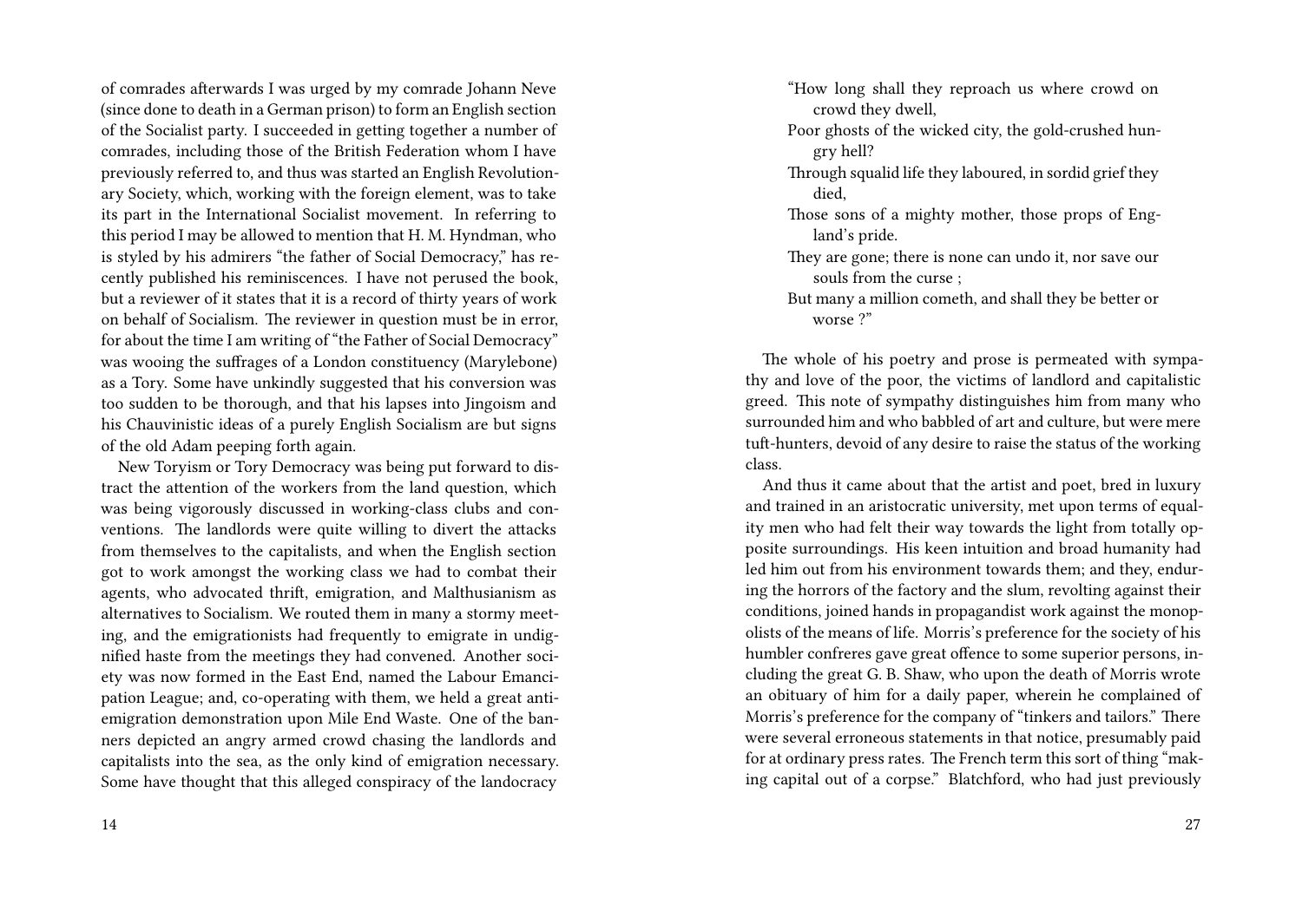the slum landlord by leaving him our ink-slab (the previously mentioned paving-stone) as being akin to his own heart.

Before describing the work and activities of the Socialist League, more than a passing reference must be made to William Morris, the most conspicuous amongst its founders. This is the more necessary as in the short years that have passed since death removed this great personality from our midst a fictitious Morris has been created by interested scribes, who have invented for their own purposes a false legend around his memory, and seek to deprive Socialism of the influence which his adhesion gave to the movement.

Even the firm which bears his name, and which he with others founded to raise the artistic taste of the public in regard to domestic decoration and furnishing, whilst departing widely from the standard of excellence which Morris set up, in a booklet recently published by the firm has made a slighting reference to his Utopian ideas.

In the opening chapters of these recollections I alluded to the causes which mainly contributed to his conversion to Socialism, these being the hideous squalor of our towns and the defilement of Nature by commercial greed. He saw that the debasement of art and the destruction of natural beauty were the certain results of a profit-mongering capitalist system, and the production of tawdry, shoddy articles under a system of fierce competition and sweating is destructive also of health and life; and that it was useless to expect the modern worker to possess artistic perception under such hellish conditions.

He looked back longingly to a pleasanter England, when in a more spacious age the handicraftsmen of the guilds wrought at anvil and loom the masterpieces of artistic workmanship, the wonder of to-day. He loathed the modern factory hell and the grimy prison towns, the slave-pens of capitalism; and this feeling found expression in his verses. The following brief quotation from "The Day is Coming" show how, like Gerald Massey and Elizabeth Barrett Browning, he detested the factory system : $\hat{a}\epsilon$ "

to preserve their ill-gotten possessions even at the expense of their fellow thieves, the capitalists, is a mere surmise; but the efforts of the Tories Oastler and Shaftesbury in reference to the factory children whilst the labourers upon the Shaftesbury Estate were in a deplorable condition (vide Engel's letters upon the condition of the working class in England); and, coming to our own times, the pressure put upon Dr Gibbins, the author of the "Industrial History of England," to abate his condemnation of the landlords; and the reduction of the position of the Financial Reform Almanack from being a text-book upon the land question to a mere catalogue $\hat{a}\hat{\epsilon}$ "these are evidences of the landlords' influence.

In these days of British Socialism, which is, I presume, a by-product of the purely English variety, and has given us those strange human documents, the Jingo Socialists, it may not be out of place to note that the Socialist movement in England owes its origin largely to the propagandist zeal of foreign workmen, who wherever they came into contact with their English confreres sought to enthuse them with what was then, even in its Parliamentary form, a new gospel. The C.A.B.V. (the German Communist Society I have previously referred to), in the masons' strike, subscribed their funds and their members helped to picket the Law Courts, and they were the means of getting away again several batches of German masons who had been brought here under false pretences. They also conducted a vigorous agitation amongst their compatriots. When the Crown Prince Frederick visited this country, some German tuft-hunter arranged a loyal demonstration, with a choir to sing patriotic songs; but the Communists got there first and treated the Prince to a by no means patriotic version of the "Wacht am Rhein," ending with a free fight and the defeat of the loyalists, which threw the English Press into a rage. The prominence given to the German Socialist movement caused some inconvenience, for wherever we (the English section) addressed open-air meetings we were dubbed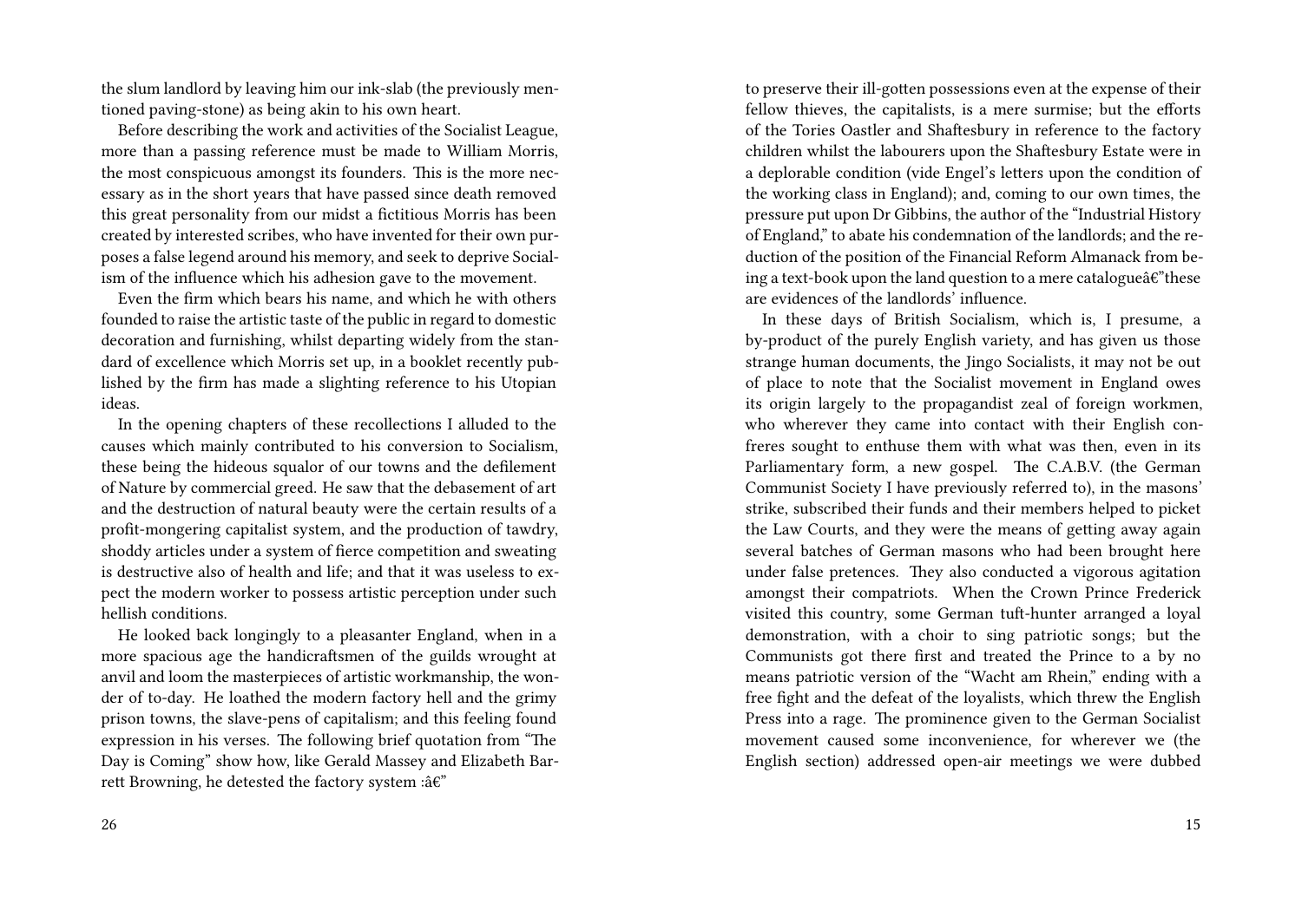"damned Germans," and as some of our members hailed from the Green Isle, the description was slightly out of place.

Gradually we won our way. From the West we extended outwork into the East End. Mile End Waste was our outdoor rallying-point, and indoors $\hat{a}\hat{\epsilon}$ "let not the temperance reader be shockedâ $\varepsilon$ "the club-rooms of various public-houses, where under the guise of debating societies or similar harmless-sounding titles we pursued our propagandist work. The Radical clubs had still a leaven amongst them of 'Chartists and Republicans, and their platforms were at our disposal. They have long since been nobbled by the middle class and brewers, and the amateur negro minstrel stands where the lecturer should be.

By a combination of all the sections we established a club in Rose Street, Soho. Having a hall of our own, we were enabled to hold public meetings with greater frequency.

Almost the first meeting in our new quarters (over which the late G. Shipton presided) was that held to protest against the Liberal Government's policy of coercion in Ireland. We organised a large contingent from this club to attend the immense Anti-Coercion Demonstration held in Hyde Park. Our revolutionary banners (which included one with the well-known lines, "Blessed be the hand that waves the regicidal steel") roused the ire of O'Connor Power, and he incited a section of his followers, Roman Catholics, to destroy them. We were soon to experience Governmental persecution ourselves.

The passing of the Anti-Socialist Law in Germany in 1878 tried our resources to the utmost. The club was crowded with refugees : our hall at times resembled a railway station, with groups of men, women, and children sitting disconsolately amidst piles of luggage. To vast numbers expatriation meant utter ruin; it inflicted suffering and hardship upon all. Shortly after this influx of refugees the sections jointly issued a pamphlet, written by J. Sketchley, entitled "The Principles of Social Democracy," thus taking advantage of the interest awakened by the operations of the coercive meaan answer to the Malthusians ; the "Revenge" leaflet, which caused a question to be put in the House of Commons in regard to its origin ; and many others, notably the "Appeal to the Army, Navy, and Police," the terms of which appeared to be so strong to the comrade who was setting it up that at midnight he suddenly threw down his composing stick and declared that he would not go on with it. His place was immediately taken by another compositor in the room. That leaflet found its way into several garrison towns. We sallied out on nocturnal bill-sticking expeditions, and despite the destruction by the police of some of our handiwork, we managed to placard the East End with incendiary manifestoes. By our persistent distribution of literature and championing of Socialism in lecture halls and schoolrooms — in fact, wherever Socialism was being discussed we were present as upholders of the cause — we could fairly claim a large share in bringing about the awakened interest and enthusiasm for Socialism which prevailed at this time, especially in East London.

Some of our members were also members of the Social Democratic Federation and the Labour Emancipation League. Those in the former were wasting their time in the futile task of combatting the opportunism and Jingoism of their shifty leader. These causes were the factors in the split which took place in 1885 and resulted in the formation of the Socialist League by the seceding members. The purely propagandist and non-Parliamentary objects of the League appealed to our members, and we joined it at once. We found, how ever, that the demands upon our scanty leisure were too great to allow us to attend to both the printing group and the League, and we finally decide to merge our work into the League's, with its possibilities of a wider field of propaganda.

True to our anti-rent campaign, we owed some rent to the landlord of our "printery." At the final meeting of our group a heated debate took place as to the best method of settling this liability, some arguing in favour of cash payment and others for payment in kind. Finally, it was decided to liquidate our indebtedness to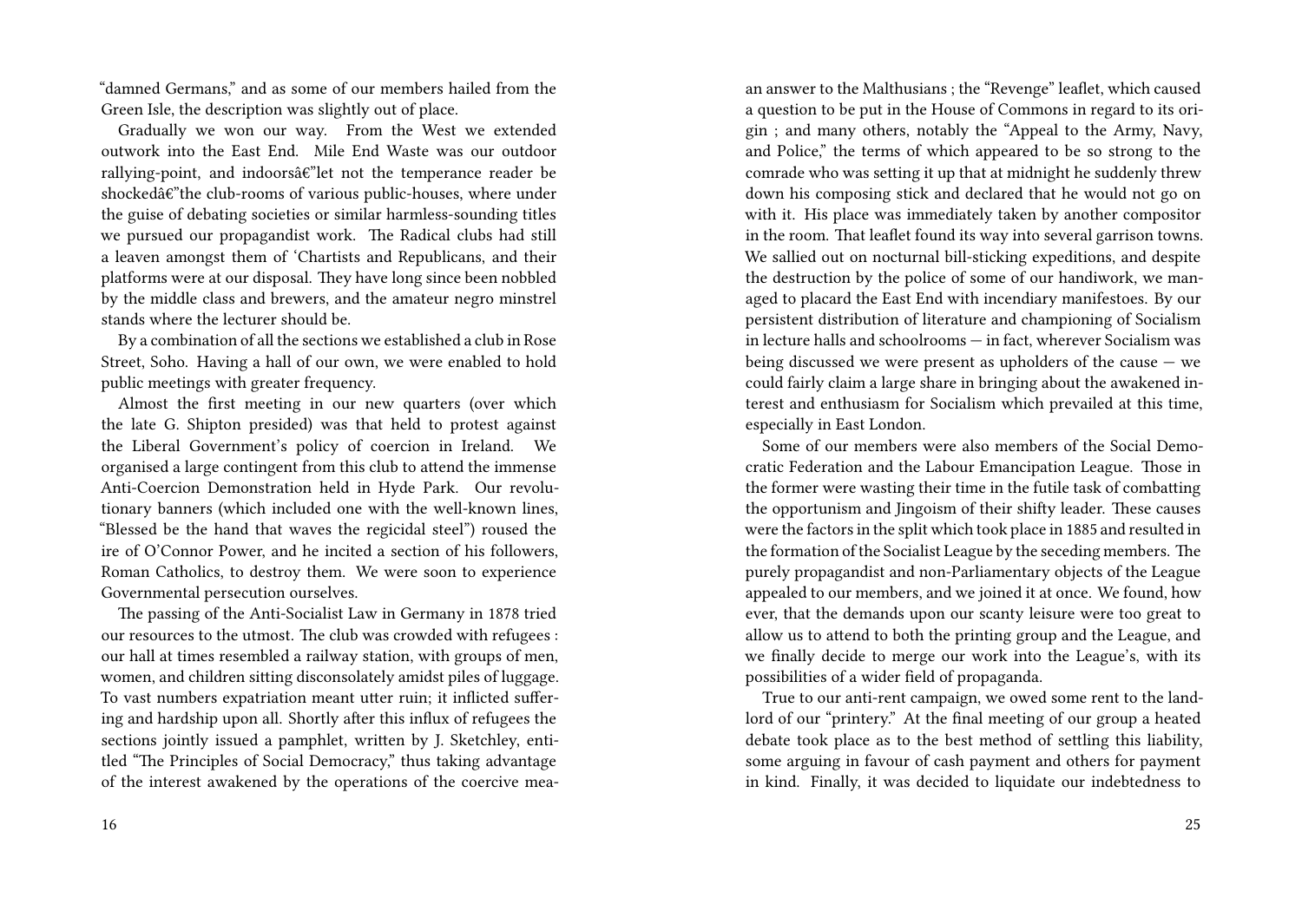aim, and that was to permeate the mass of the people with a spirit of revolt against their oppressors and against the squalid misery which result from their monopoly of the means of life. No thought of kudos or personal aggrandisement had entered into their efforts to spread the light, and therefore the squabbles between would-be leaders had no interest for them. We determined to devote ourselves exclusively to circulating leaflets amongst the people, to do which we raised money by means of concerts and lotteries, and purchased some printing materials, the deficiencies of which were supplied by involuntary contributions from printing firms where some of our members were employed. In this way a well-known firm of Government printers furnished us with some excellent ink, paper, and other requisites for printing our revolutionary manifestoes and addresses, for which I now tender them my belated thanks.

The methods of the Liberal Government of the day in regard to the *Freiheit* and in Ireland made us cautious, and to give no points we met secretly. Our first meetings were held in a street near King's Cross, but the neighbours and police becoming inquisitive, we shifted into Boundary Street, Shoreditch, then a notorious slum. We occupied a floor there as a co-operative printery, our next neighbours being two deaf-mute beggars. The denizens of the street looked askance at our intrusion into their region, regarding us as police "narks" (spies). One of our members who had the misfortune to live in their midst reassured them, and their suspicion changed into contempt for lunatics who could open a printery in "our street." The furnishing of the "printery" was a model of economy and simplicity. Our seating accommodation was made of packing cases provided upon the involuntary plan. A paving stone was our making-up stone and inkslab combined. Candles stuck in the composing cases was our lighting installation; and a roller hand-press our machinery.

From this primitive establishment we issued the leaflets "Fight or Starve," an appeal to the unemployed; "Are We Over-populated?" sures of the German Government. Many thousands of this pamphlet were sold, the German section bearing the major portion of the cost, in order to aid propaganda among our own working class. The English section undertook the reissue of two pamphlets on Communism by H. Glasse; they also published an address to the amnestied Communists of Paris, and 50,000 copies of this leaflet were distributed.

The expulsion of the revolutionary Johann Most from Berlin, after serving a term of imprisonment, and his arrival in London, were the signal for renewed activity amongst the German Communists here. His fiery eloquence and poetic fervour enthused their somewhat flagging spirits. The *Freiheit* was established and proved a thorn in the side of the German despots. Despite their vigilance, large quantities of this periodical were smuggled into Germany. As the title was changed from week to week, each issue demanded a fresh prohibition by the authorities. (One issue bore the title of Lehmann, the name assumed by Prince William when temporarily a fugitive during the Berlin rising.) On several occasions, however, we were puzzled by the fact that the German Government was aware of the new titles before the paper reached Germany, and thus forestalled us. Johann Neve and I set to work to find out the cause. Suspecting a member who had recently joined, we supplied him with a specially printed copy of the paper, bearing a title different from the one we actually intended to use. The bogus title was prohibited, but the other escaped. I regret to say that this member met with a serious accident when attending a fete held in support of the *Freiheit*.

The State Socialists of the Marxian school pursued Most with bitter animosity. The usual charge of police spy (imitated by their English prototypes recently in the case of Emma Goldman) was made against him. Seeing that he passed altogether ten years of his life in prison and that Johann Neve, his friend and colleague, was, as I have previously related, murdered in a German prison, this kind of espionage does not seem as profitable as the publishing of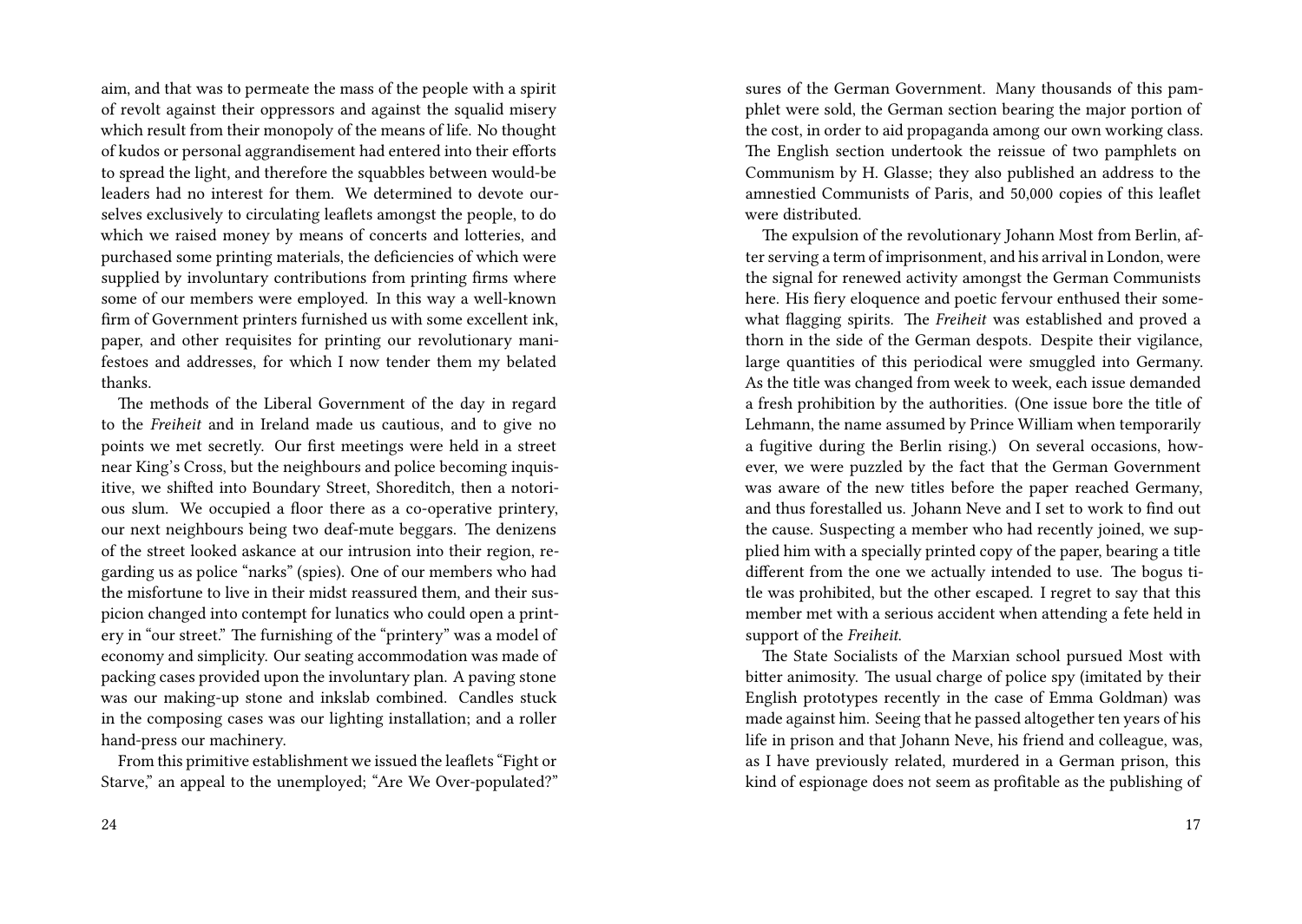treatises at so much nett! Serious conflicts took place between the adherents of the old school and those who shared the opinions of Most, and eventually resulted in a split. The State Socialists seceded and established themselves in another club, retaining the title of " C.A.B.V.," which is, I believe, still applied to a restaurant in the West End.

faithful henchmen, has hitherto sufficed to preserve this ancient institution.

But to return to the work of the English section. With the view of starting a no-rent agitation and an onslaught upon landlordism, our activity took another form and we became for a time the Local Rights Association for Rental and Sanitary Reform. The *Daily Chronicle*, amongst other papers, reported our earlier meetings, although they said there were some suspicious Irish and German names in our membership. We explored the slums and published our reports of the homes of the workers, giving the names of the titled and lesser landlord and owners, thus causing some commotion in dark places. The Press quickly discerned our real object and dropped us. Now at this time in that terrestrial inferno, St. Luke's, a retired policeman laboured to save his fellow creatures from perdition and earn a living for himself. We beguiled him into letting us have his mission hall for our meetings. There we conducted a vigorous no-rent and anti-landlord campaign. The missioner soon took alarm and stopped our meetings'. "Why," said he, "all my rich subscribers will leave me if they know of it!" We on our side, to prove our fidelity to principle, refused to pay. A rival labourer in the vineyard of the Lord, to wit General Booth, has entered into the sphere of the ex-policeman's domain, and with the lucre bestowed upon him by the British public for the Darkest England scheme has bought up some of the slums, also a fully licensed house. All are in going order at increased rentals and are a veritable godsend to the modern "profit," Booth.

Whilst conducting our agitation an anonymous subscriber helped us to publish a pamphlet on the land laws, dealing chiefly with the Metropolitan properties of the Bedford, Salisbury, Portman, Grafton, Portland, and other descendants of the pimps, procurers, courtesans, and informers of the past, who now have London in their grip.

It should be remembered that the English section and the comrades of the Labour Emancipation League worked with only one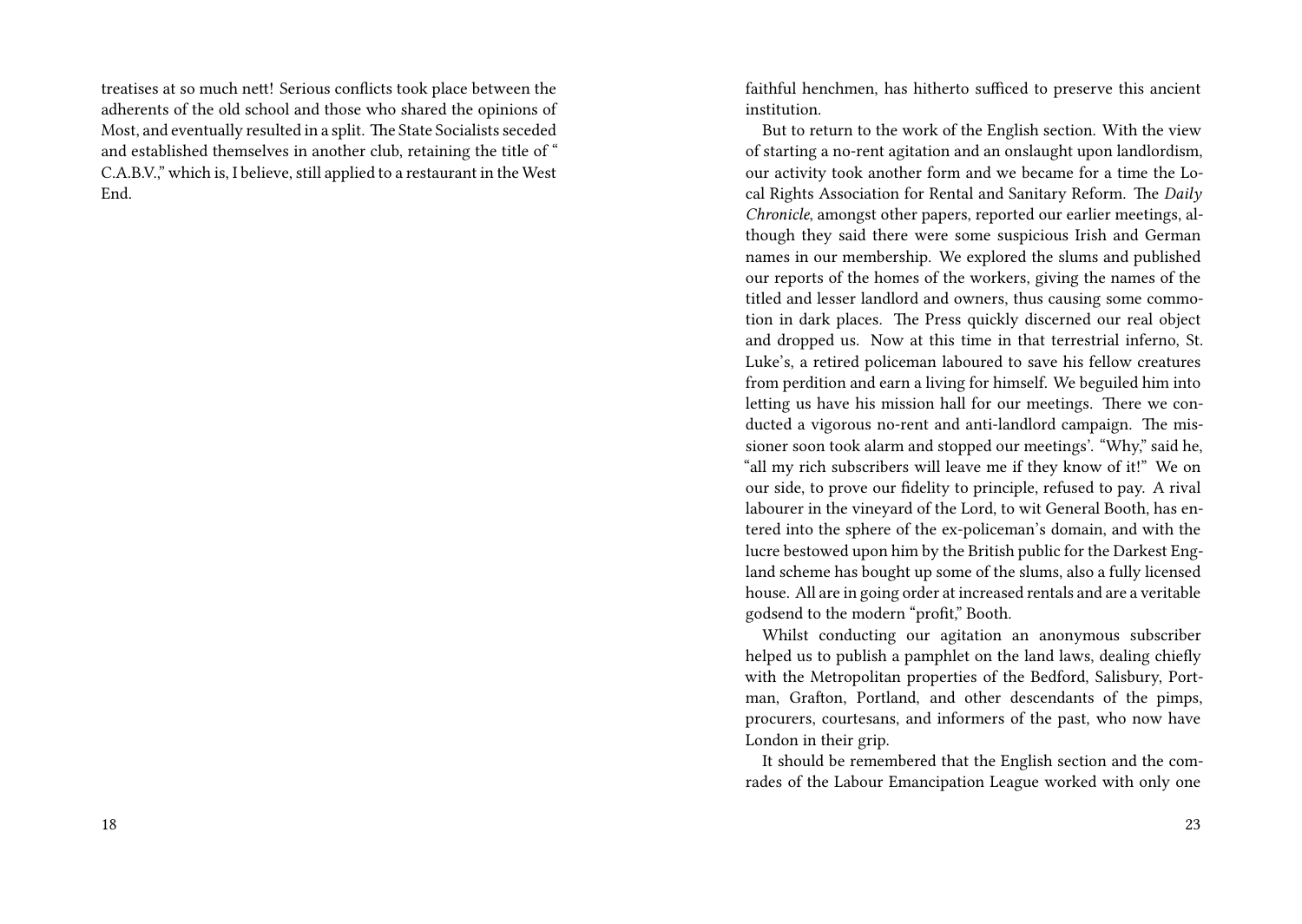six and three months' imprisonment respectively. Schwelm, upon receiving his sentence, pointing to the sword of justice suspended over the head of the judge, said, "That sword ought to fall upon you." A few months later the emblem did fall upon the chief sheriff.

As I have shown, the prosecution had the result of awakening public interest in the question of Socialism, and the English section had now a wider field of operations before it. Our record for a small band of men working under difficulties was no mean one. From Marylebone in the West to Stratford in the East we had pushed our propaganda. We had published pamphlets and issued addresses—one to the amnestied Communists of Paris circulated through Europe.

But the pace was not quick enough for an ambitious young member named E. Dunn; there was no limelight upon our obscure and ill-requited efforts; and therefore he convened meetings of all sorts and conditions of men, from which gatherings there evolved the Democratic Federation, the forerunner of the Social Democratic Federation ; and thus, if we leave out of sight the other workers of the preceding years, Dunn was the real "father of Social Democracy."

Some Tories of the Neo-Tory school attended the preliminary meetings, including >H. M. Hyndman, with the blushing honours of his recent candidature still fresh upon him. That gentleman, whom Frank Harris in his book "The Bomb" describes as a prosperous-looking Jewish gentleman, soon engaged in a conflict with Dunn for the leadership, and evicted him, and has reigned with the aid of permanent officials ever since. There have been revolts within and secessions from the "only" Socialist organisation, for it was not to be expected that patriotism could be substituted for internationalism, and palliatives take the place of principles, without some exposure of the cloven hoof, and consequent protests; but rigorous discipline, coupled with slander-spread by

### **Chapter 3**

I now have to deal with a historic event which had far-reaching results. Russia was then, as now, groaning under an intolerable despotism; every attempt made by the intelligent few to improve the condition of the mass was repressed with ferocious brutality. Alexander II. and his satraps executed or imprisoned all who tried, by even the mildest methods, to rouse the people to a higher conception of life, until at last the Party of the Will of the People determined to meet force by force, and on March 13, 1881, Alexander was assassinated. The British Government (under that saponaceous old word-spinner, Gladstone, who styled the bloodstained autocrat "the divine figure of the North"!) arrested Most and seized the printing plant of the *Freiheit*, owing to the publication of an exultant article upon the death of the tyrant. The method of the seizure and all the subsequent arbitrary proceedings (which ended in the infliction of a sentence of sixteen months' hard labour upon Most) were Russian rather than English. It is worth noting, in passing, that Anglo-Russian ententes are always fostered when a Liberal Government is in power in England.

Whilst a great amount of indignation was aroused, and vigorous protests made against this infraction of the traditional policy of England in regard to political refugees, it was not comparable with the storm which caused the fall of Palmerston for his betrayal of the brothers Bandura. We have seen the last vestiges of the right of asylum destroyed by a Liberal Government, so far as revolutionaries are concerned. The hunting of the members of the Duma when here, and the handing over, under the Aliens Act, of refugees, to